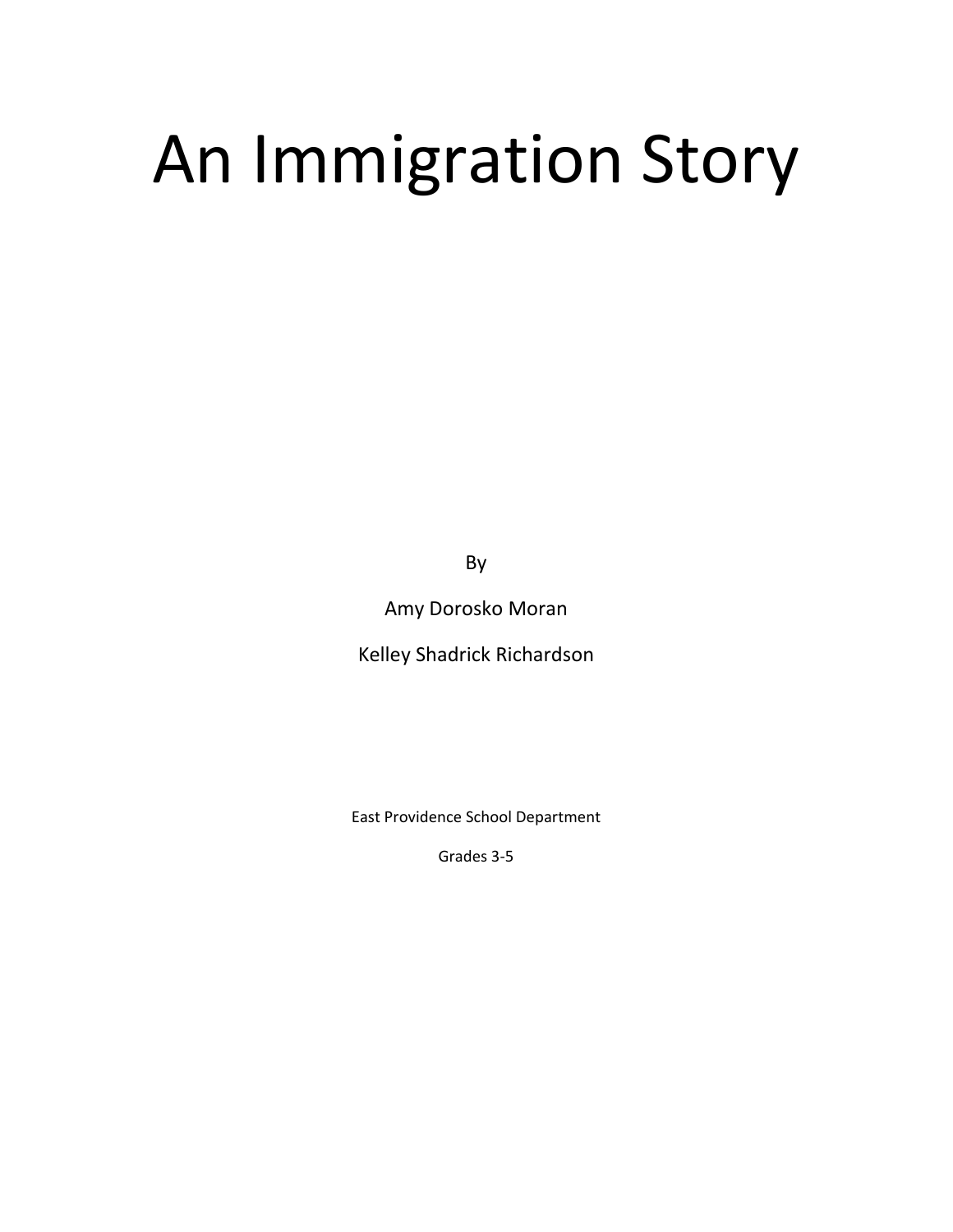## **UNIT OVERVIEW**

The purpose of this unit is to develop an appreciation of the many cultures that shape the Blackstone Valley area.

Modifications will be noted in individual lesson plans.

Students should know that immigrants settled in the Blackstone Valley for various reasons. Some of these immigrants came to find better jobs, while others came because they were relocated by war, famine or civil unrest. However, they all had a common goal once they got here, which was to find work.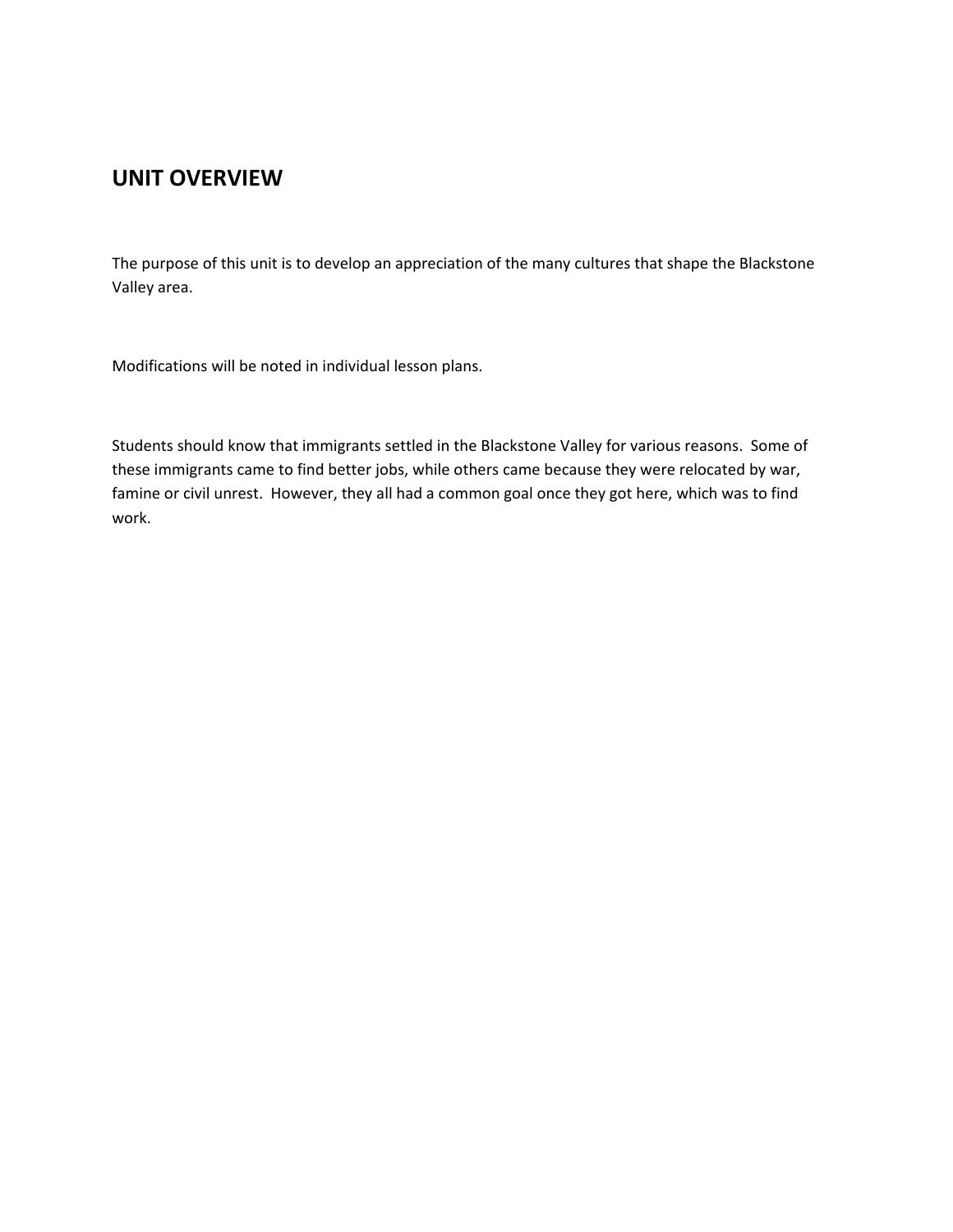## **STANDARDS**

**HP 3: The study of history helps us understand the present and shape the future.**

#### **GSEs for Grades 3-4 HP 3 (3-4) –1 Students demonstrate an understanding of how the past**

**frames the present by…**  a. recognizing and interpreting how events, people, problems, and ideas shape life in the community and in Rhode Island

**HP 3 (3-4) – 2** 

**Students make personal connections in an historical context (e.g., sourceto-source, source-to-self, source-toworld) by…** 

a. using a variety of sources (e.g., photographs, written text, clothing, oral history) to reconstruct the past, understand the present, and make predictions for the future

#### **C&G 3: In a democratic society all people have certain rights and responsibilities.**

**GSEs for Grades 3-4** 

**C&G 3 (3-4) –1** 

**Students demonstrate an understanding of citizens' rights and responsibilities by…** 

a. exhibiting respect for self, parents, teachers, authority figures (police, fire, doctors, community leaders), and others, and demonstrating an understanding of others' points of view

b. using a variety of sources (e.g., primary sources, secondary sources, literature, videos) to provide examples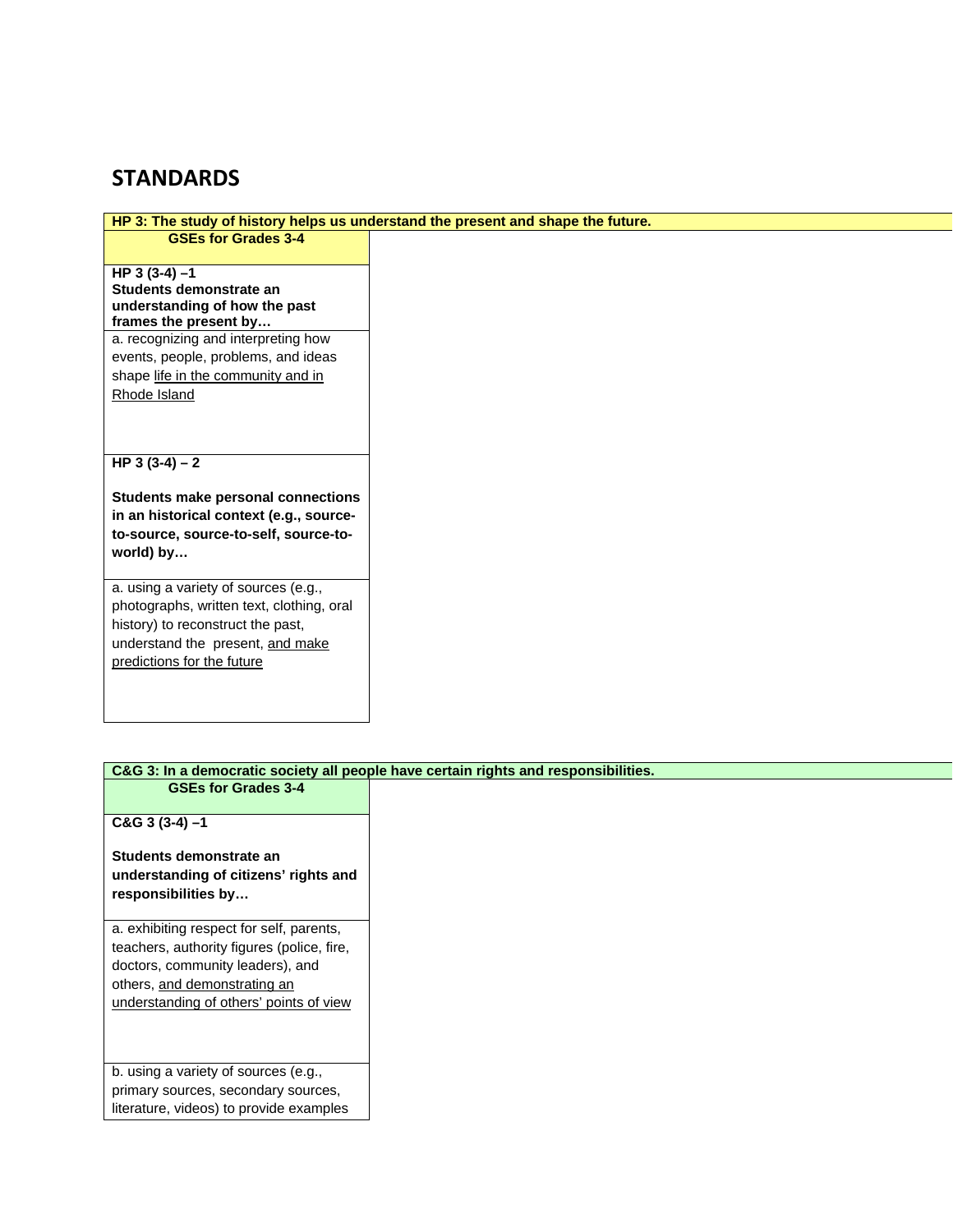of individuals' and groups' rights and responsibilities (e.g., justice, equality, and diversity)

| HP 1: History is an account of human activities that is interpretive in nature. |
|---------------------------------------------------------------------------------|
| <b>GSEs for Grades 3-4</b>                                                      |
|                                                                                 |
| $HP$ 1 (3-4) -1                                                                 |
|                                                                                 |
| Students act as historians, using a                                             |
| variety of tools (e.g., artifacts and                                           |
| primary and secondary sources)                                                  |
| by                                                                              |
| a. describing the difference between                                            |
| primary and secondary sources and                                               |
| interpreting information from each (e.g.,                                       |
| asking and answering questions,                                                 |
| making predictions)                                                             |
|                                                                                 |
|                                                                                 |
|                                                                                 |
| b. classifying objects, artifacts, and                                          |
| symbols from long ago and today and                                             |
| describing how they add to our                                                  |
| understanding of the past                                                       |
|                                                                                 |
| c. organizing information obtained to                                           |
| answer historical questions                                                     |
|                                                                                 |
|                                                                                 |
|                                                                                 |
|                                                                                 |
|                                                                                 |
| $HP 1 (3-4) -2$                                                                 |
|                                                                                 |
| Students interpret history as a series                                          |
| of connected events with multiple                                               |
| cause-effect relationships, by                                                  |
| a. describing and organizing a                                                  |
| sequence of significant events in Rhode                                         |
| Island history (e.g., interpreting and                                          |
| analyzing data in timelines)                                                    |
|                                                                                 |
| b. explaining and inferring how a                                               |
| sequence of events affected people of                                           |
| Rhode Island (e.g., settlement or                                               |
| changes in community/ Rhode Island,                                             |
| Hurricane Katrina)                                                              |
|                                                                                 |
|                                                                                 |
|                                                                                 |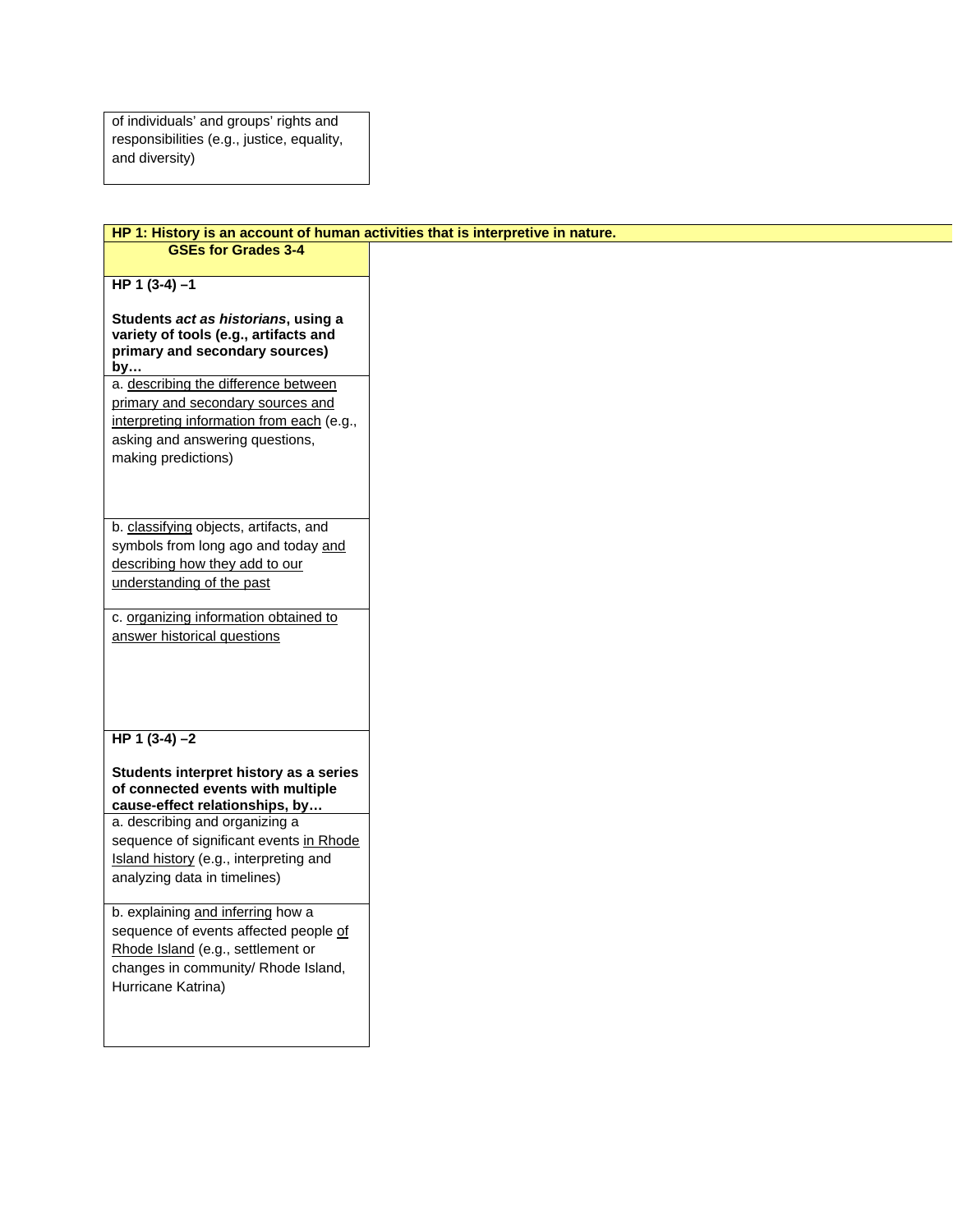## **Massachusetts**

#### **Grade 3**

Drawing on information from local historic sites, historical societies, and museums, third graders learn about the history of Massachusetts from the time of the arrival of the Pilgrims. They also learn the history of their own cities and towns and about famous people and events in Massachusetts' history.

#### **Grade 4**

In grade 4, students study the geography and people of the United States today. Students learn geography by addressing standards that emphasize political and physical geography and embed five major concepts: location, place, human interaction with the environment, movement, and regions. In addition, they learn about the geography and people of contemporary Mexico and Canada. Teachers may choose to teach the standards on the geography and social characteristics of the nations in Central America and the Caribbean Islands. Teachers may also choose to have students study in the first half of the school year one early civilization. We recommend China because it is not taught in Grade 7 and can be easily connected to the English language arts curriculum through its myths, legends, and folktales.

#### **Grade 5**

Students study the major pre-Columbian civilizations in the New World; the  $15<sup>th</sup>$  and  $16<sup>th</sup>$  century European explorations around the world, in the western hemisphere, and in North America in particular; the earliest settlements in North America; and the political, economic, and social development of the English colonies in the  $17<sup>th</sup>$  and  $18<sup>th</sup>$  centuries. They also study the early development of democratic institutions and ideas, including the ideas and events that led to the independence of the original 13 colonies and the formation of a national government under the U.S. Constitution. The purpose of the Grade 5 curriculum is to give students their first concentrated study of the formative years of U.S. history.

| <b>Grade 3 Concepts and Skills</b>                                                                                                                             |  |  |  |  |
|----------------------------------------------------------------------------------------------------------------------------------------------------------------|--|--|--|--|
| Students should be able to:                                                                                                                                    |  |  |  |  |
| Apply concepts and skills learned in previous grades.                                                                                                          |  |  |  |  |
| <b>History and Geography</b>                                                                                                                                   |  |  |  |  |
| 1. Explain the meaning of time periods or dates in historical narratives (decade, century, 1600s,<br>1776) and use them correctly in speaking and writing. (H) |  |  |  |  |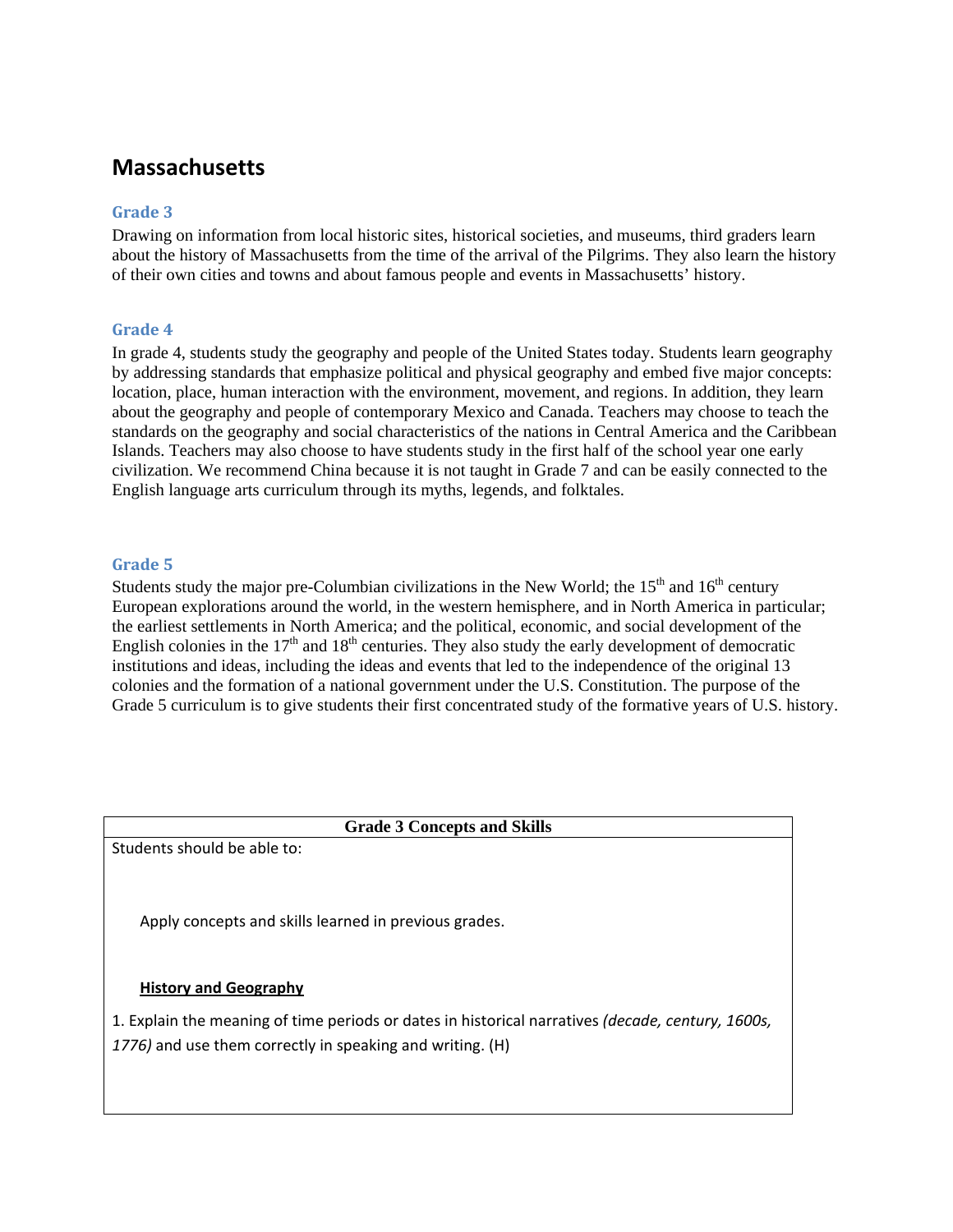2. Observe visual sources such as historic paintings, photographs, or illustrations that accompany historical narratives, and describe details such as clothing, setting, or action. (H)

3. Observe and describe local or regional historic artifacts and sites and generate questions about their function, construction, and significance. (H)

*4. Use cardinal directions, map scales, legends, and titles to locate places on contemporary maps of New England, Massachusetts, and the local community. (G)*

5. Describe the difference between a contemporary map of their city or town and the map of their city or town in the 18th,  $19^{th}$ , or early 20<sup>th</sup> century. (H, G)

#### *Civics and Government*

6. Give examples of why it is necessary for communities to have governments (e.g., governments provide order and protect rights). (C)

7. Give examples of the different ways people in a community can influence their local government (e.g., by voting, running for office, or participating in meetings). (C)

#### **Economics**

8. Define what a tax is and the purposes for taxes, and with the help of their teachers and parents, give examples of different kinds of taxes (e.g., property, sales, or income taxes). (E)

9. Define specialization in jobs and businesses and give examples of specialized businesses in the community. (E)

10. Define barter, give examples of bartering (e.g., trading baseball cards with each other), and explain how money makes it easier for people to get things they want. (E)

*Barter is the direct exchange of goods and services between people without using money. Trade is the exchange of goods and services between people.*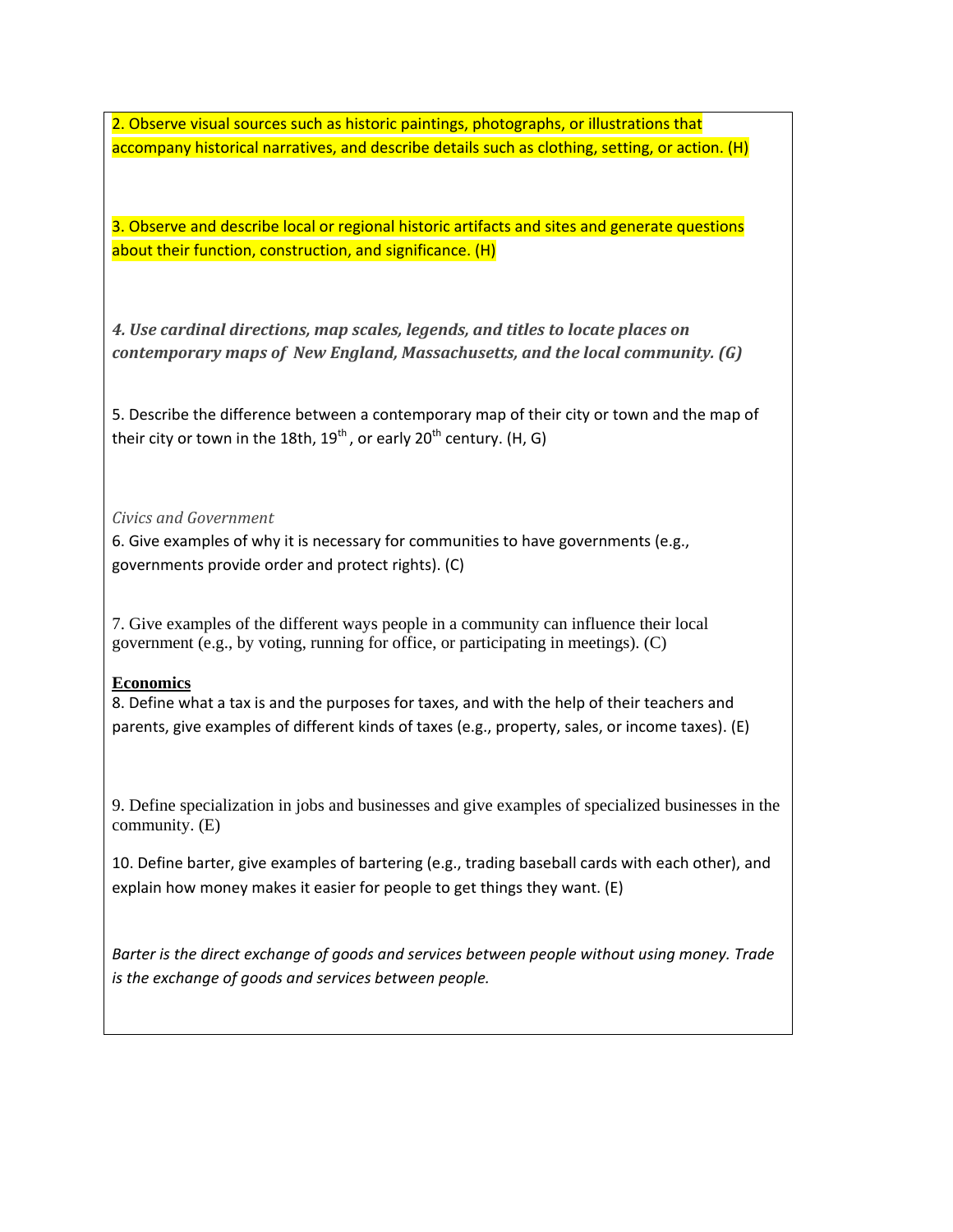#### **Grade 3 Learning Standards**

Building on knowledge from previous years, students should be able to:

#### **New England and Massachusetts**

3.1 On a map of the United States, locate the New England states (Connecticut, Rhode Island, Massachusetts, Vermont, New Hampshire, Maine) and the Atlantic Ocean. On a map of Massachusetts, locate major cities and towns, Cape Ann, Cape Cod, the Connecticut River, the Merrimack River, the Charles River, and the Berkshire Hills*.*(G)

3.2 Identify the Wampanoags and their leaders at the time the Pilgrims arrived, and describe their way of life. (H, G)

3.3 Identify who the Pilgrims were and explain why they left Europe to seek religious freedom; describe their journey and their early years in the Plymouth Colony. (H, G, C, E)

- A. the purpose of the Mayflower Compact and its principles of self‐government
- B. challenges in settling in America
- C. events leading to the first Thanksgiving

3.4 Explain how the Puritans and Pilgrims differed and identify early leaders in Massachusetts, such as John Winthrop; describe the daily life, education, and work of the Puritans in the Massachusetts Bay Colony. (H, E, C)

3.5 Explain important political, economic, and military developments leading to and during the American Revolution. (H, C)

- a. the growth of towns and cities in Massachusetts before the Revolution
- b. the Boston Tea Party
- c. the beginning of the Revolution at Lexington and Concord
- d. the Battle of Bunker Hill
- e. Revolutionary leaders such as John Adams, Samuel Adams, John Hancock, and Paul Revere

3.6 Identify the Declaration of Independence, the Constitution, and the Bill of Rights as key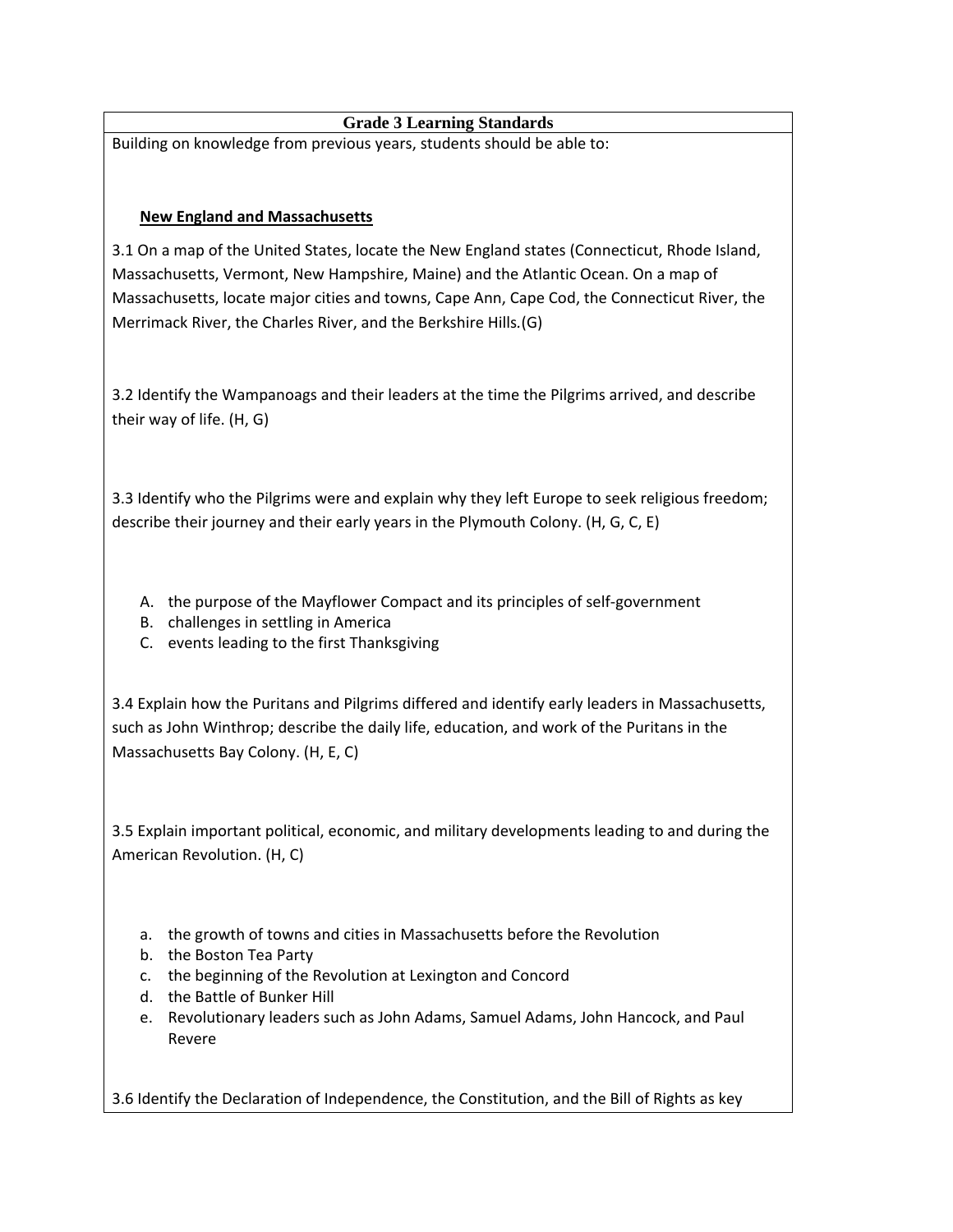American documents. (C)

3.7 After reading a biography of a person from Massachusetts in one of the following categories, summarize the person's life and achievements. (H, C)

- A. science and technology (e.g., Alexander Graham Bell, Nathaniel Bowditch, Robert Goddard, John Hayes Hammond, Edwin Land, Samuel Morse)
- B. the arts (e.g., Henry Adams, Louisa May Alcott, John Singleton Copley, Emily Dickinson, Ralph Waldo Emerson, Theodore Geisel, Nathaniel Hawthorne, Oliver Wendell Holmes, Frederick Law Olmsted, Norman Rockwell, Henry David Thoreau, Phyllis Wheatley)
- C. business (e.g., William Filene, Amos Lawrence, Francis Cabot Lowell, An Wang);
- D. education, journalism, and health (e.g., Clara Barton, Horace Mann, William Monroe Trotter)
- E. political leadership (e.g., John Adams, John Quincy Adams, Susan B. Anthony, Edward Brooke, Benjamin Franklin, John F. Kennedy, Paul Revere)

#### *Cities and Towns of Massachusetts*

3.8 On a map of Massachusetts, locate the class's home town or city and its local geographic features and landmarks. (G)

3.9 Identify historic buildings, monuments, or sites in the area and explain their purpose and significance. (H, C)

3.10 Explain the meaning of the stars and stripes in the American flag, and describe official procedures for the care and display of the flag. (C)

3.11 Identify when the students' own town or city was founded, and describe the different groups of people who have settled in the community since its founding. (H, G)

3.12 Explain how objects or artifacts of everyday life in the past tell us how ordinary people lived and how everyday life has changed. Draw on the services of the local historical society and local museums as needed. (H, G, E)

3.13 Give examples of goods and services provided by their local businesses and industries. (E)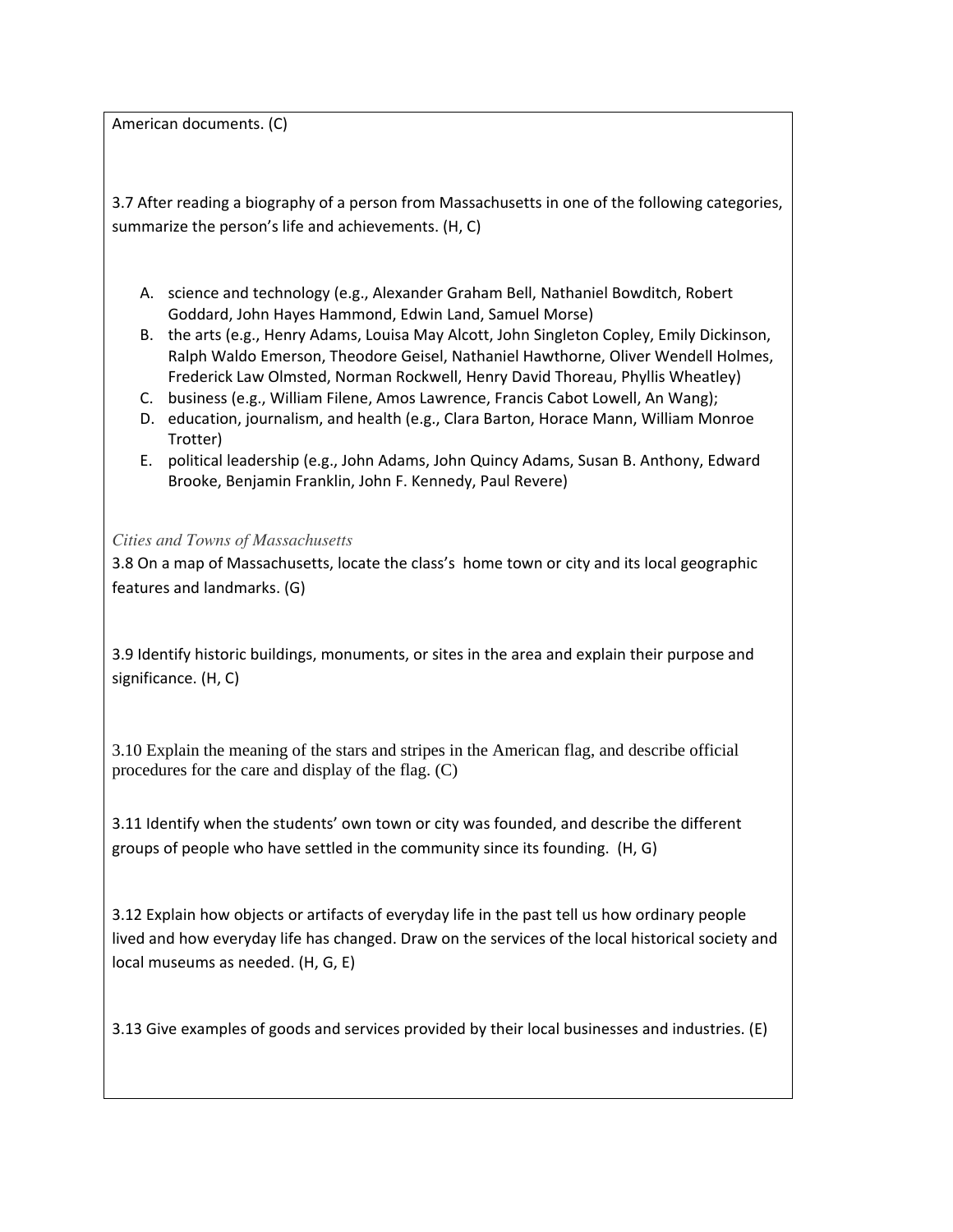3.14 Give examples of tax-supported facilities and services provided by their local government, such as public schools, parks, recreational facilities, police and fire departments, and libraries. (E)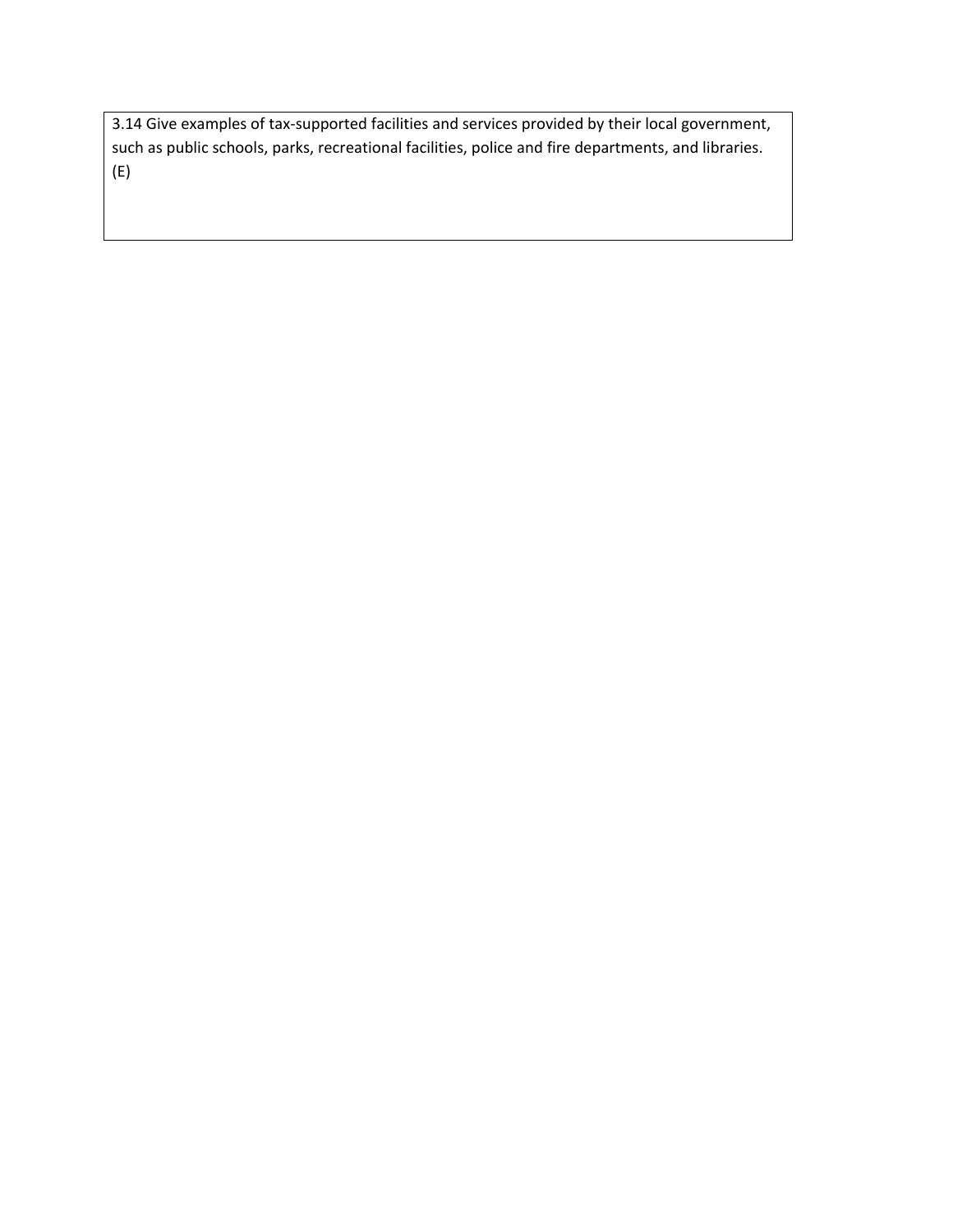#### **Grade 4**

#### **North American Geography with Optional Standards for One Early Civilization**

In Grade 4, students study the geography and people of the United States today. Students learn geography by addressing standards that emphasize political and physical geography and embed five major concepts: location, place, human interaction with the environment, movement, and regions. In addition, they learn about the geography and people of contemporary Mexico and Canada. Teachers may choose to teach the standards on the geography and social characteristics of the nations in Central America and the Caribbean Islands. Teachers may also choose to have students study in the first half of the school year one early civilization. We recommend China because it is not studied in Grade 7 and can be easily connected to the English language arts curriculum through its myths, legends, and folktales.

Note: The grade 5 MCAS will cover only the U.S. history, geography, economics, and civics standards, concepts, and skills of grades 4 and 5.

| <b>Grade 4 Concepts and Skills</b>                                                                                           |
|------------------------------------------------------------------------------------------------------------------------------|
| Students should be able to:                                                                                                  |
| Apply concepts and skills learned in previous grades.                                                                        |
| <b>History and Geography</b>                                                                                                 |
| 1. Use map and globe skills to determine absolute locations (latitude and longitude) of places<br>studied. (G)               |
| 2. Interpret a map using information from its title, compass rose, scale, and legend. (G)                                    |
| 3. Observe and describe national historic sites and describe their function and<br>significance. (H, C)                      |
| <b>Civics and Government</b><br>4. Give examples of the major rights that immigrants have acquired as citizens of the United |
| States (e.g., the right to vote, and freedom of religion, speech, assembly, and petition). (C)                               |
| 5. Give examples of the different ways immigrants can become citizens of the United States. (C)                              |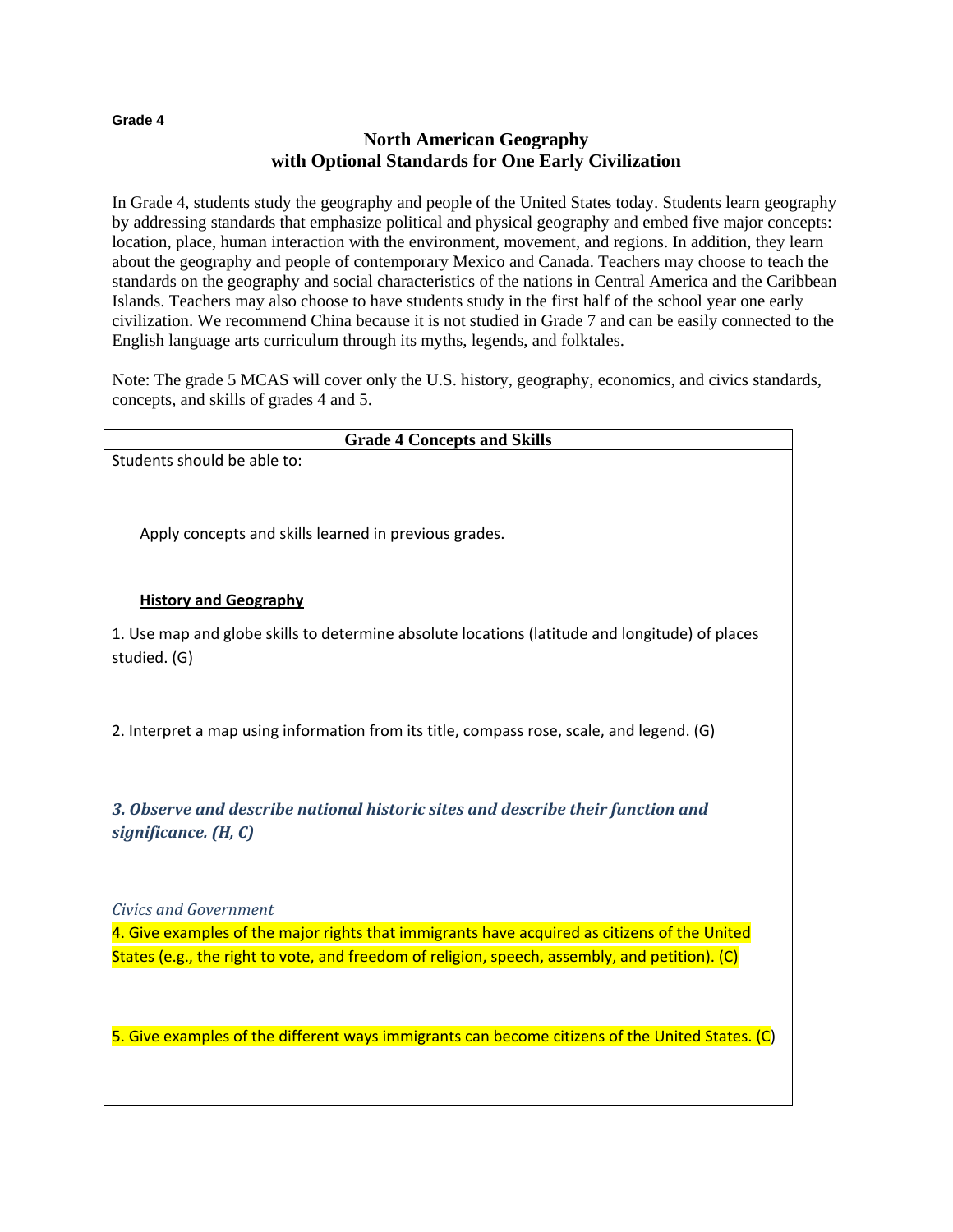*Economics* 

6. Define and give examples of natural resources in the United States. (E)

7. Give examples of limited and unlimited resources and explain how scarcity compels people and communities to make choices about goods and services, giving up some things to get other things. (E)

8. Give examples of how the interaction of buyers and sellers influences the prices of goods and services in markets. (E)

#### **Grade 4 Learning Standards**

Building on knowledge from previous years, students should be able to:

#### **Optional Standards for Ancient China, c. 3000-200 BC/BCE**

4.1 On a map of Asia, locate China, the Huang He (Yellow) River and Chang Jiang (Yangtze) Rivers, and the Himalayan Mountains. (G)

4.2 Describe the topography and climate of eastern Asia, including the importance of mountain ranges and deserts, and explain how geography influenced the growth of Chinese civilization. (G, E)

4.3 Describe the ideographic writing system used by the Chinese (characters, which are symbols for concepts/ideas) and how it differs from an alphabetic writing system. (H)

4.4 Describe important technologies of China such as bronze casting, silk manufacture, and gunpowder. (H, E)

4.5 Identify who Confucius was and describe his writings on good government, codes of proper conduct, and relationships between parent and child, friend and friend, husband and wife, and subject and ruler. (H, C)

4.6 Describe how the First Emperor unified China by subduing warring factions, seizing land,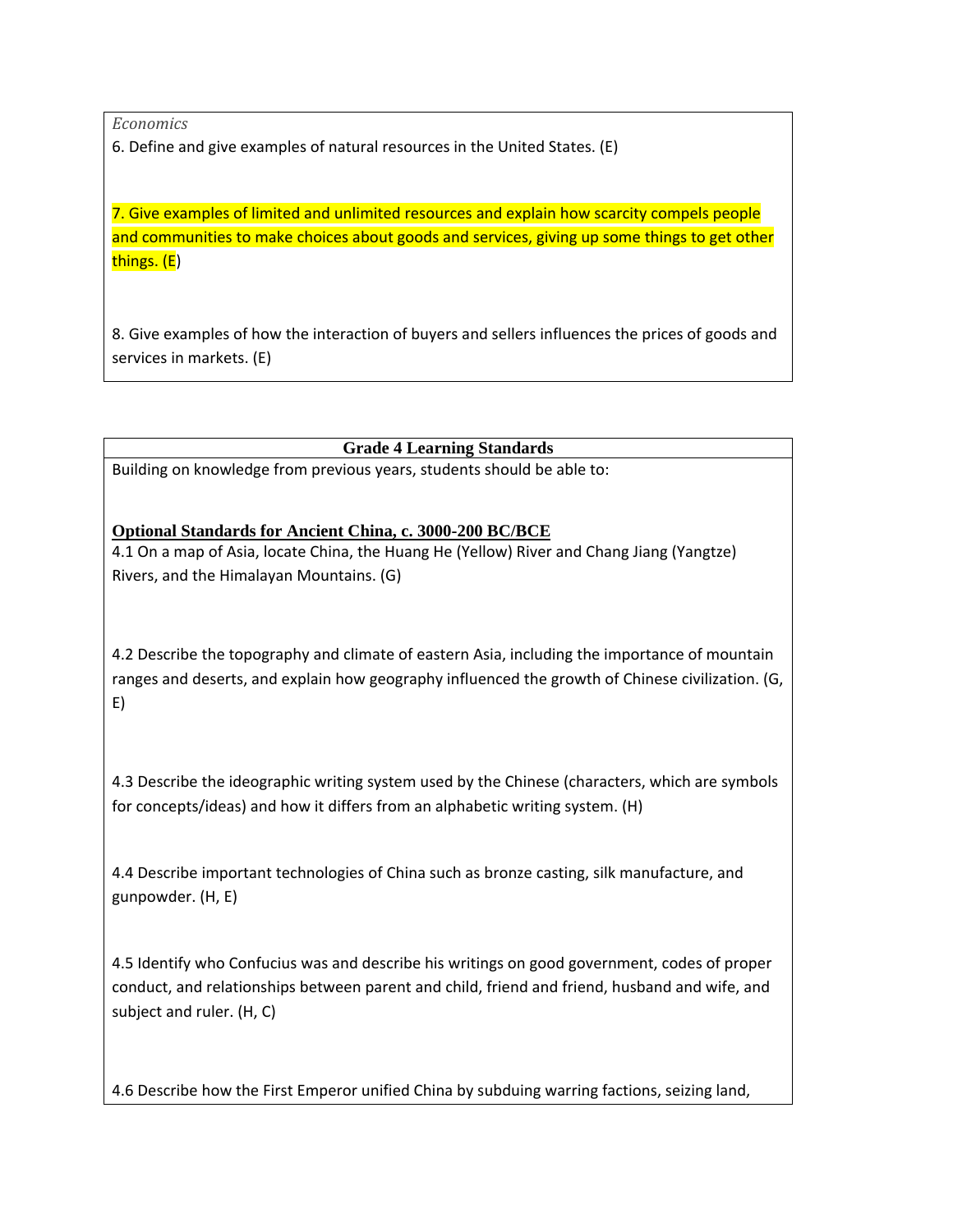centralizing government, imposing strict rules, and creating with the use of slave labor large state building projects for irrigation, transportation, and defense (e.g., the Great Wall). (H, C, E)

*4.7 After visiting a museum, listening to a museum educator in school, or conducting research in the library, describe an animal, person, building, or design depicted in an ancient Chinese work of art. (H, G)*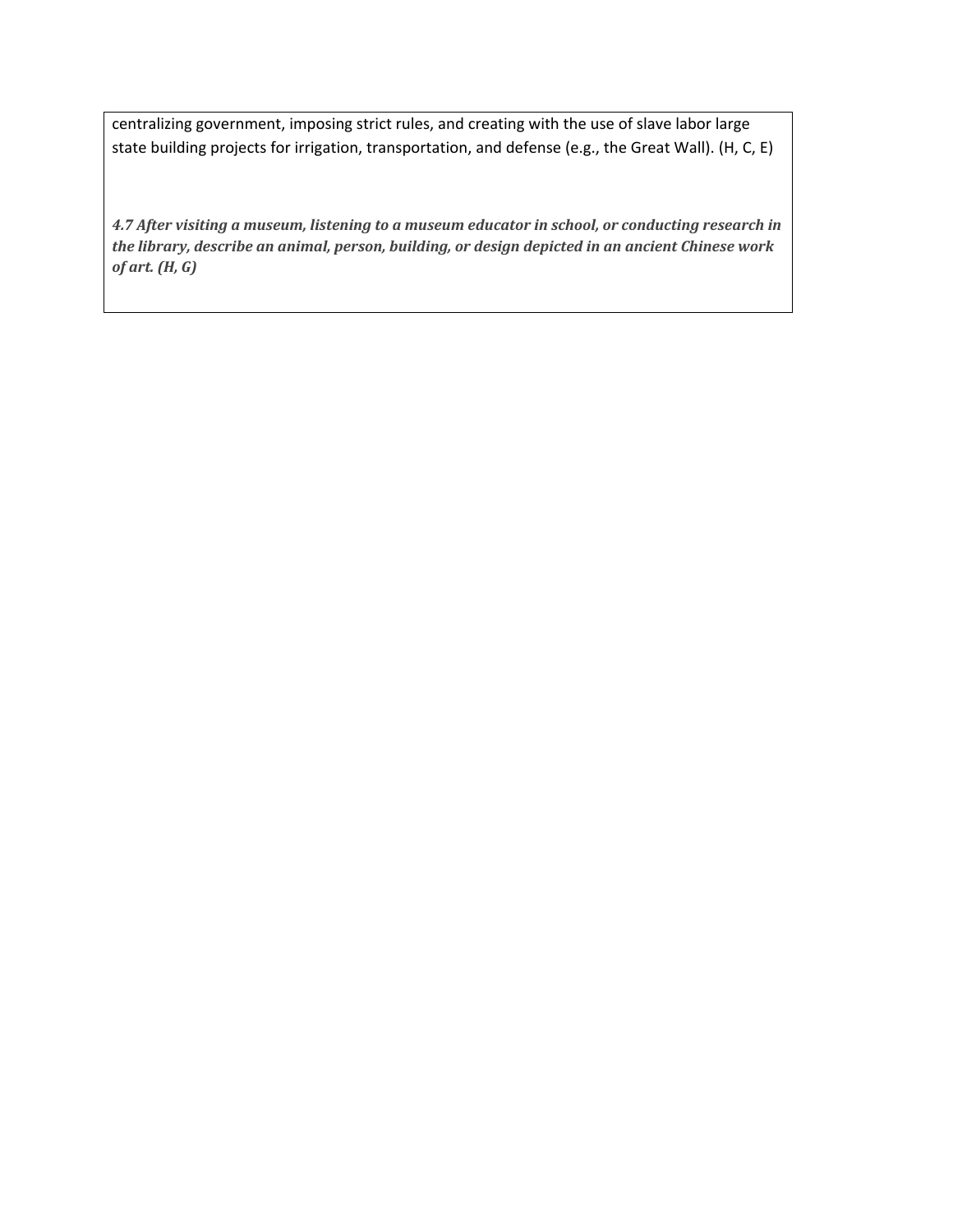**Grade 4 Learning Standards**

**North America** 

**Anguilla (U.K.), Antigua and Barbuda, Aruba (Neth.), Bahamas, Barbados, Belize, Bermuda (U.K.), British Virgin Islands (U.K.), Canada, Cayman Islands (U.K.), Costa Rica, Cuba, Dominica, Dominican Republic, Greenland (Den.), Grenada, Guadeloupe (Fr.), Guatemala, Haiti, Honduras, Jamaica, Martinique (Fr.), Mexico, Montserrat (U.K.), Netherlands Antilles (Neth.), Nicaragua, Panama, Puerto Rico (U.S.), St. Kitts and Nevis, St. Lucia, St.‐Pierre and Miquelon (Fr.), St. Vincent and the Grenadines, Trinidad and Tobago, Turks and Caicos Islands (U.K.), United States, Virgin Islands (U.S.)**

**Building on knowledge from previous years, students should be able to:** 

**Regions of the United States**

**4.8 On a map of the world, locate North America. On a map of North America, locate the United States, the Atlantic and Pacific Oceans, Gulf of Mexico, Mississippi and Rio Grande Rivers, the Great Lakes, Hudson Bay, and the Rocky and Appalachian Mountain ranges. (G)**

**4.9 On a map of North America, locate the current boundaries of the United States (including Alaska and Hawaii). Locate the New England, Middle Atlantic, Atlantic Coast/Appalachian, Southeast/Gulf, South Central, Great Lakes, Plains, Southwest Desert, and Pacific states and the Commonwealth of Puerto Rico. See Appendix H for a listing of states in each region. (G)**

**4.10 Identify the states, state capitals, and major cities in each region. (G)**

**4.11 Describe the climate, major physical features, and major natural resources in each region. (G)**

**4.12 Identify and describe unique features of the United States (e.g., the Everglades, the Grand Canyon, Mount Rushmore, the Redwood Forest, Yellowstone National Park, and Yosemite National Park). (G)**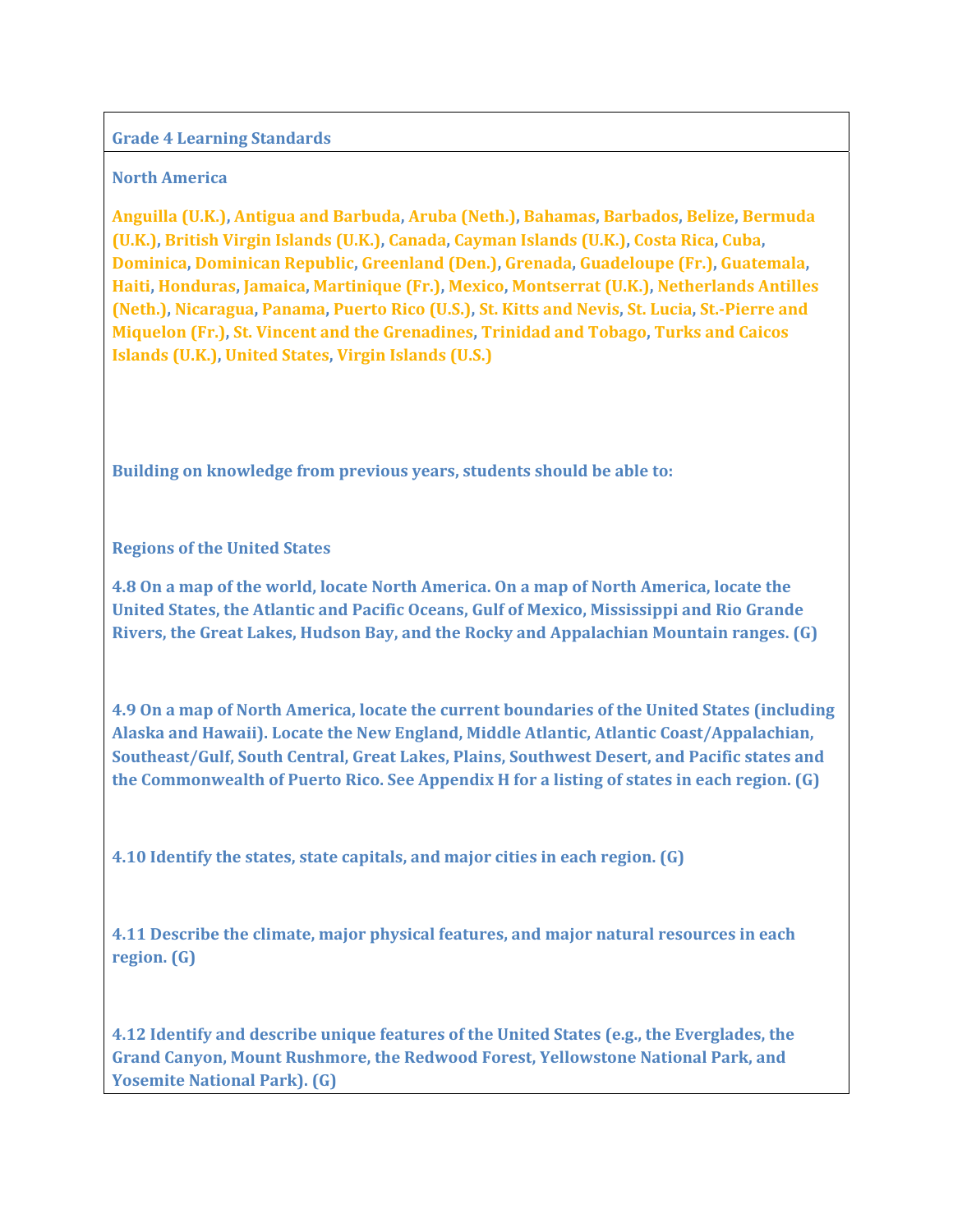**4.13 Identify major monuments and historical sites in and around Washington, D.C. (e.g., the Jefferson and Lincoln Memorials, the Smithsonian Museums, the Library of Congress, the White House, the Capitol, the Washington Monument, the National Archives, Arlington National Cemetery, the Vietnam Veterans Memorial, the Iwo Jima Memorial, and Mount Vernon). (G)**

**4.14 Identify the five different European countries (France, Spain, England, Russia, and the Netherlands) that influenced different regions of the present United States at the time the New World was being explored and describe how their influence can be traced to place names, architectural features, and language. (H, G)**

**4.15 Describe the diverse nature of the American people by identifying the distinctive contributions to American culture of:** 

- **A. several indigenous peoples in different areas of the country (e.g., Navajo, Seminoles, Sioux, Hawaiians, and Inuits).**
- **B. African Americans, including an explanation of their early concentration in the South because of slavery and the Great Migration to northern cities in the 20th century, and recent African immigrant groups (e.g., Ethiopian) and where they tended to settle in large numbers.**
- **C. major European immigrant groups who have come to America, locating their countries of origin and where they tended to settle in large numbers (e.g., English, Germans, Italians, Scots, Irish, Jews, Poles, and Scandinavians).**
- **D. major Spanish‐speaking (e.g., Cubans, Mexicans) and Asian (e.g., Chinese, Japanese, Korean, Vietnamese) immigrant groups who have come to America in the 19th and 20th centuries, locating their countries of origin and where they tended to settle in large numbers. (H, G)**

**4.16 Identify major immigrant groups that live in Massachusetts and where they now live in large numbers (e.g., English, Irish, Italians, French Canadians, Armenians, Greeks, Portuguese, Haitians, and Vietnamese). (H, G)**

**Canada** 

**4.17 On a map of North America, locate Canada, its provinces, and major cities. (G)**

**4.18 Describe the climate, major physical characteristics, and major natural resources of**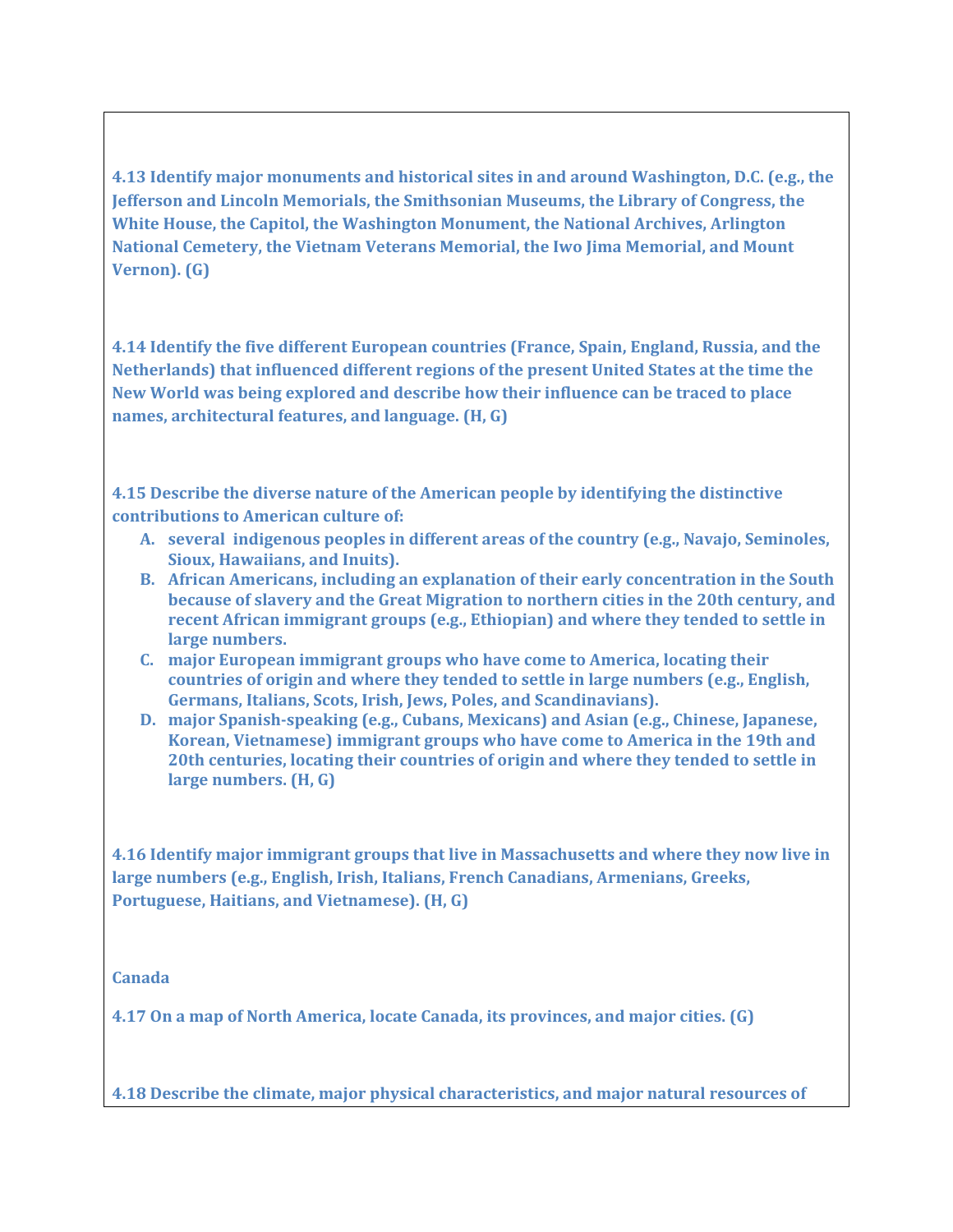**Canada and explain their relationship to settlement, trade, and the Canadian economy. (G, E)**

**4.19 Describe the major ethnic and religious groups of modern CanadA. (G, H, C, E)**

**4.20 Identify when Canada became an independent nation and explain how independence was** achieved. **(H, G)** 

**4.21 Identify the location of at least two Native American tribes in Canada (e.g., Kwakiutl and Micmac) and the Inuit nation and describe their major social features. (H, G)**

**4.22 Identify the major language groups in Canada, their geographic location, and the relations among them. (H, G)**

**Mexico**

**4.23 On a map of North America, locate Mexico and its major cities. (G)**

**4.24 Describe the climate, major physical characteristics, and major natural resources of Mexico and explain their relationship to the Mexican economy. (G)**

**4.25 Identify the language, major religion, and peoples of Mexico. (H)**

**4.26 Identify when Mexico became an independent nation and describe how independence was achieved. (H, G)**

**Optional Standards for Central America and the Caribbean Islands**

Districts, schools, and teachers may address these standards in grade 4 or grade 6.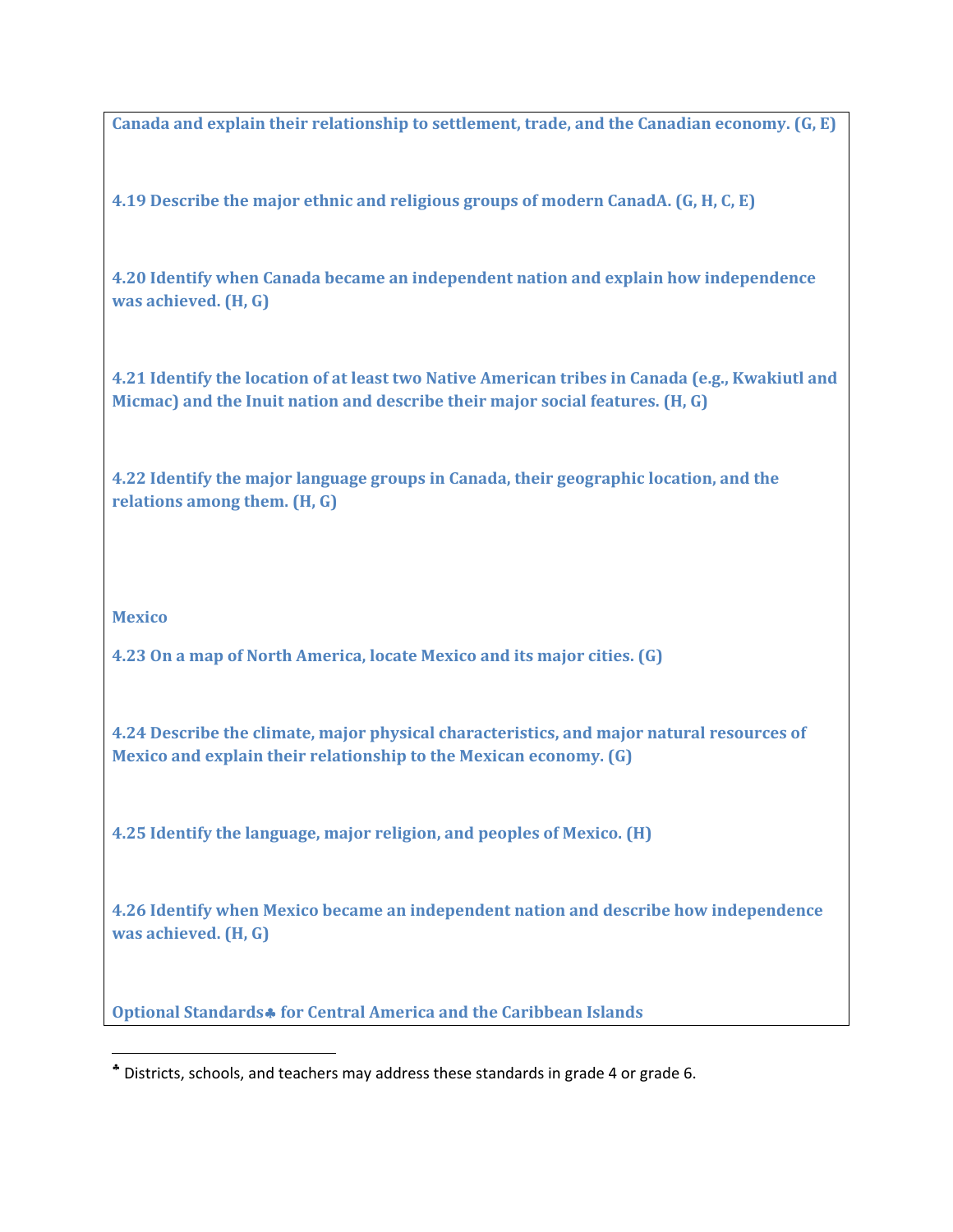**4.27 On a map of North and South America, locate the Isthmus of Panama which divides North from South America. Use a map key to locate islands, countries, and major cities of Central America and the Caribbean Islands. (G, E)**

**4.28 Describe the climate and major natural resources of Central America and the Caribbean Islands and explain their relationship to the economy of those regions. (G, E)**

**4.29 Identify the different languages used in different countries in the Caribbean region today (e.g., Spanish in Cuba, French in Haiti, English in Barbados and Jamaica). (H)**

**4.30 Identify when the countries in the Caribbean and in Central America became independent nations and explain how independence was achieved. (H, G)**

#### **Grade 4 Learning Standards**

#### **North America**

**Anguilla (U.K.)**, **Antigua and Barbuda**, **Aruba (Neth.)**, **Bahamas**, **Barbados**, **Belize**, **Bermuda (U.K.)**, **British Virgin Islands (U.K.)**, **Canada**, **Cayman Islands (U.K.)**, **Costa Rica**, **Cuba**, **Dominica**, **Dominican Republic**, **Greenland (Den.)**, **Grenada**, **Guadeloupe (Fr.)**, **Guatemala**, **Haiti**, **Honduras**, **Jamaica**, **Martinique (Fr.)**, **Mexico**, **Montserrat** (U.K.), Netherlands Antilles (Neth.), Nicaragua, Panama, Puerto Rico (U.S.), St. Kitts and Nevis, St. Lucia, St.-Pierre and Miquelon (Fr.), St. Vincent and the Grenadines, Trinidad and Tobago, Turks and Caicos Islands (U.K.), **United States**, **Virgin Islands (U.S.)**

Building on knowledge from previous years, students should be able to:

#### **Regions of the United States**

4.8 On a map of the world, locate North America. On a map of North America, locate the United States, the Atlantic and Pacific Oceans, Gulf of Mexico, Mississippi and Rio Grande Rivers, the Great Lakes, Hudson Bay, and the Rocky and Appalachian Mountain ranges. (G)

4.9 On a map of North America, locate the current boundaries of the United States (including Alaska and Hawaii). Locate the New England, Middle Atlantic, Atlantic Coast/Appalachian, Southeast/Gulf, South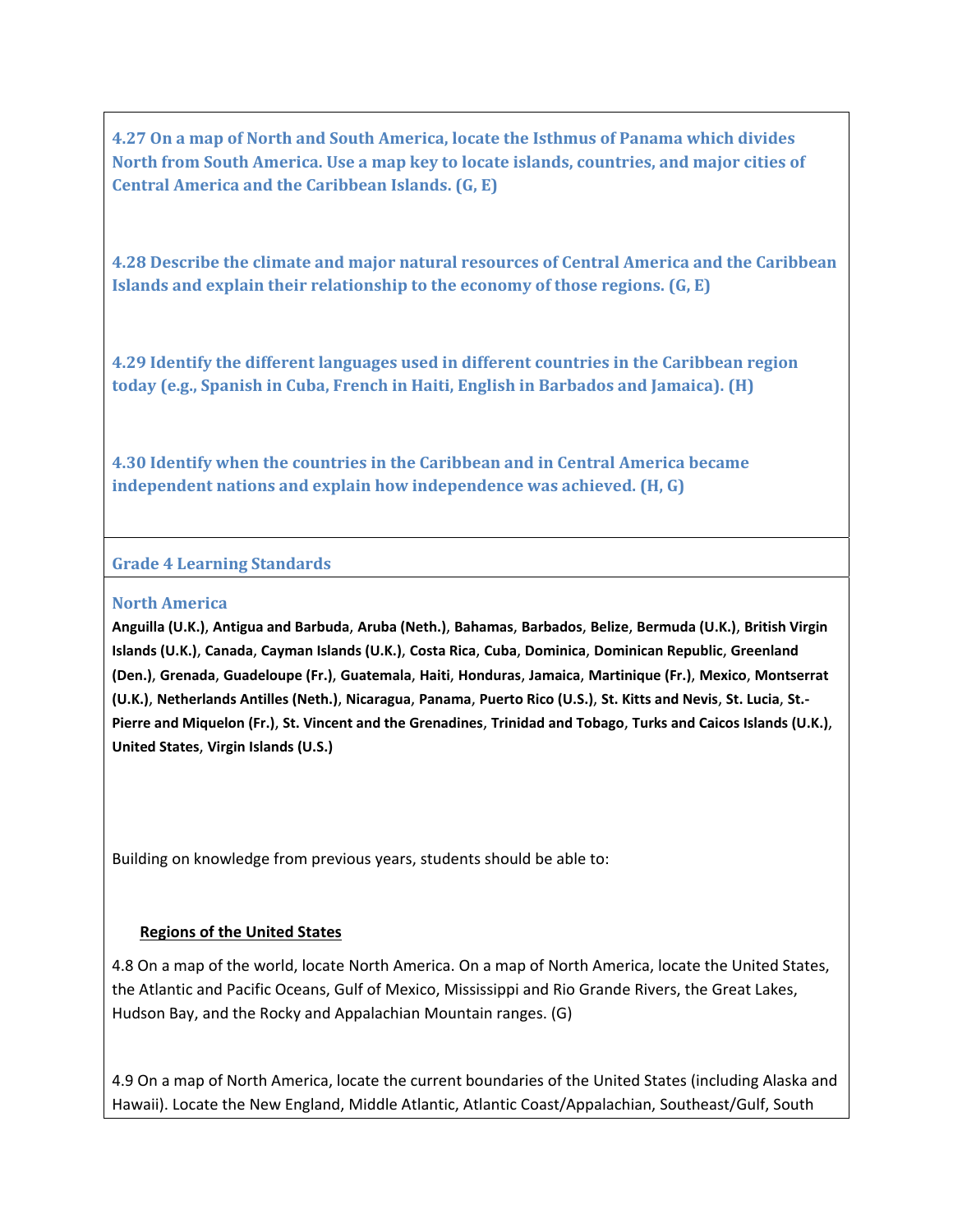Central, Great Lakes, Plains, Southwest Desert, and Pacific states and the Commonwealth of Puerto Rico. See Appendix H for a listing of states in each region. (G)

4.10 Identify the states, state capitals, and major cities in each region. (G)

4.11 Describe the climate, major physical features, and major natural resources in each region. (G)

4.12 Identify and describe unique features of the United States (e.g., the Everglades, the Grand Canyon, Mount Rushmore, the Redwood Forest, Yellowstone National Park, and Yosemite National Park). (G)

4.13 Identify major monuments and historical sites in and around Washington, D.C. (e.g., the Jefferson and Lincoln Memorials, the Smithsonian Museums, the Library of Congress, the White House, the Capitol, the Washington Monument, the National Archives, Arlington National Cemetery, the Vietnam Veterans Memorial, the Iwo Jima Memorial, and Mount Vernon). (G)

4.14 Identify the five different European countries (France, Spain, England, Russia, and the Netherlands) that influenced different regions of the present United States at the time the New World was being explored and describe how their influence can be traced to place names, architectural features, and language. (H, G)

4.15 Describe the diverse nature of the American people by identifying the distinctive contributions to American culture of:

- E. several indigenous peoples in different areas of the country (e.g., Navajo, Seminoles, Sioux, Hawaiians, and Inuits).
- F. African Americans, including an explanation of their early concentration in the South because of slavery and the Great Migration to northern cities in the 20<sup>th</sup> century, and recent African immigrant groups (e.g., Ethiopian) and where they tended to settle in large numbers.
- G. major European immigrant groups who have come to America, locating their countries of origin and where they tended to settle in large numbers (e.g., English, Germans, Italians, Scots, Irish, Jews, Poles, and Scandinavians).
- H. major Spanish‐speaking (e.g., Cubans, Mexicans) and Asian (e.g., Chinese, Japanese, Korean, Vietnamese) immigrant groups who have come to America in the  $19<sup>th</sup>$  and  $20<sup>th</sup>$  centuries, locating their countries of origin and where they tended to settle in large numbers. (H, G)

4.16 Identify major immigrant groups that live in Massachusetts and where they now live in large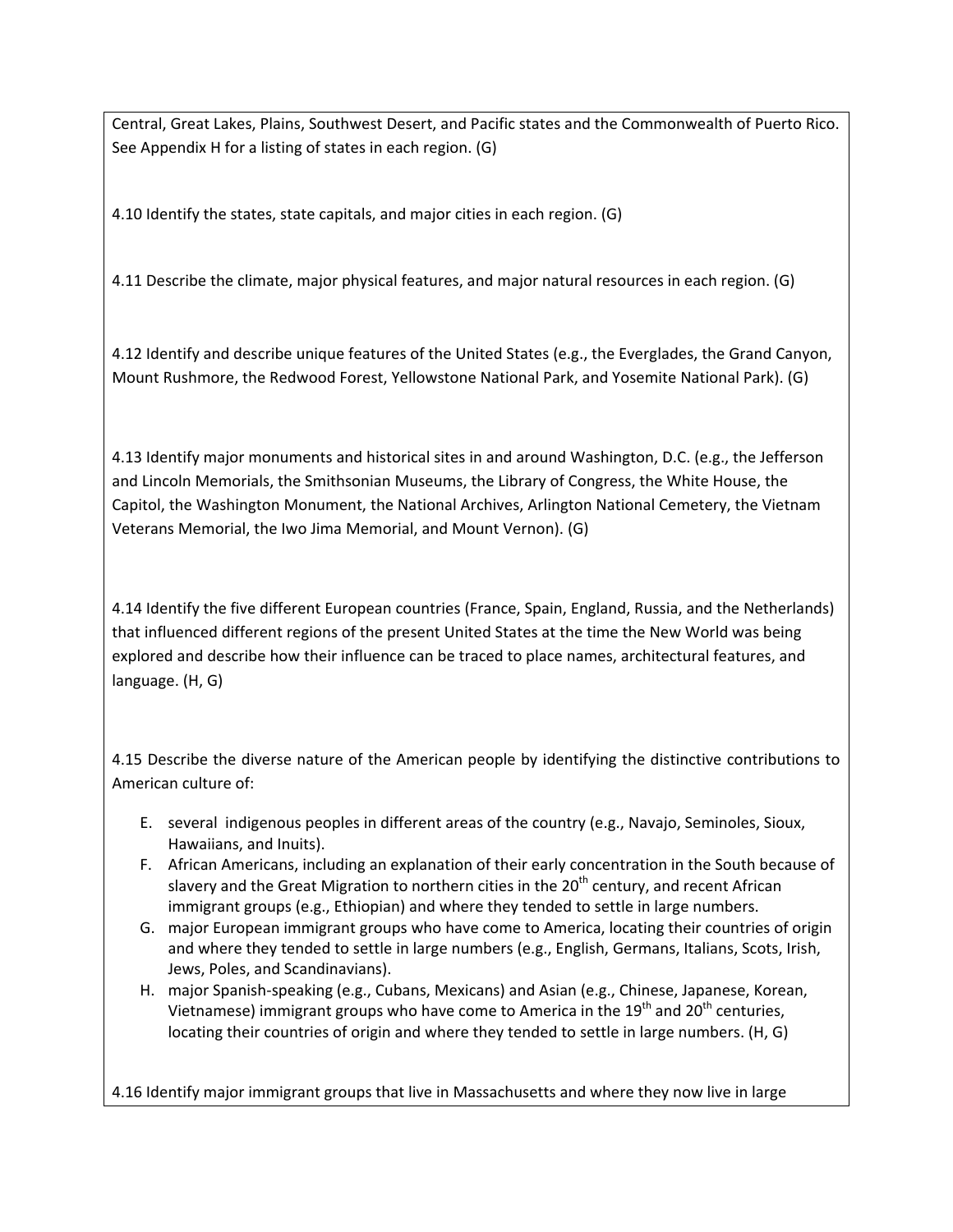numbers (e.g., English, Irish, Italians, French Canadians, Armenians, Greeks, Portuguese, Haitians, and Vietnamese). (H, G)

#### **Canada**

4.17 On a map of North America, locate Canada, its provinces, and major cities. (G)

4.18 Describe the climate, major physical characteristics, and major natural resources of Canada and explain their relationship to settlement, trade, and the Canadian economy. (G, E)

4.19 Describe the major ethnic and religious groups of modern CanadA. (G, H, C, E)

4.20 Identify when Canada became an independent nation and explain how independence was achieved. (H, G)

4.21 Identify the location of at least two Native American tribes in Canada (e.g., Kwakiutl and Micmac) and the Inuit nation and describe their major social features. (H, G)

4.22 Identify the major language groups in Canada, their geographic location, and the relations among

them. (H, G)

#### **Mexico**

4.23 On a map of North America, locate Mexico and its major cities. (G)

4.24 Describe the climate, major physical characteristics, and major natural resources of Mexico and

explain their relationship to the Mexican economy. (G)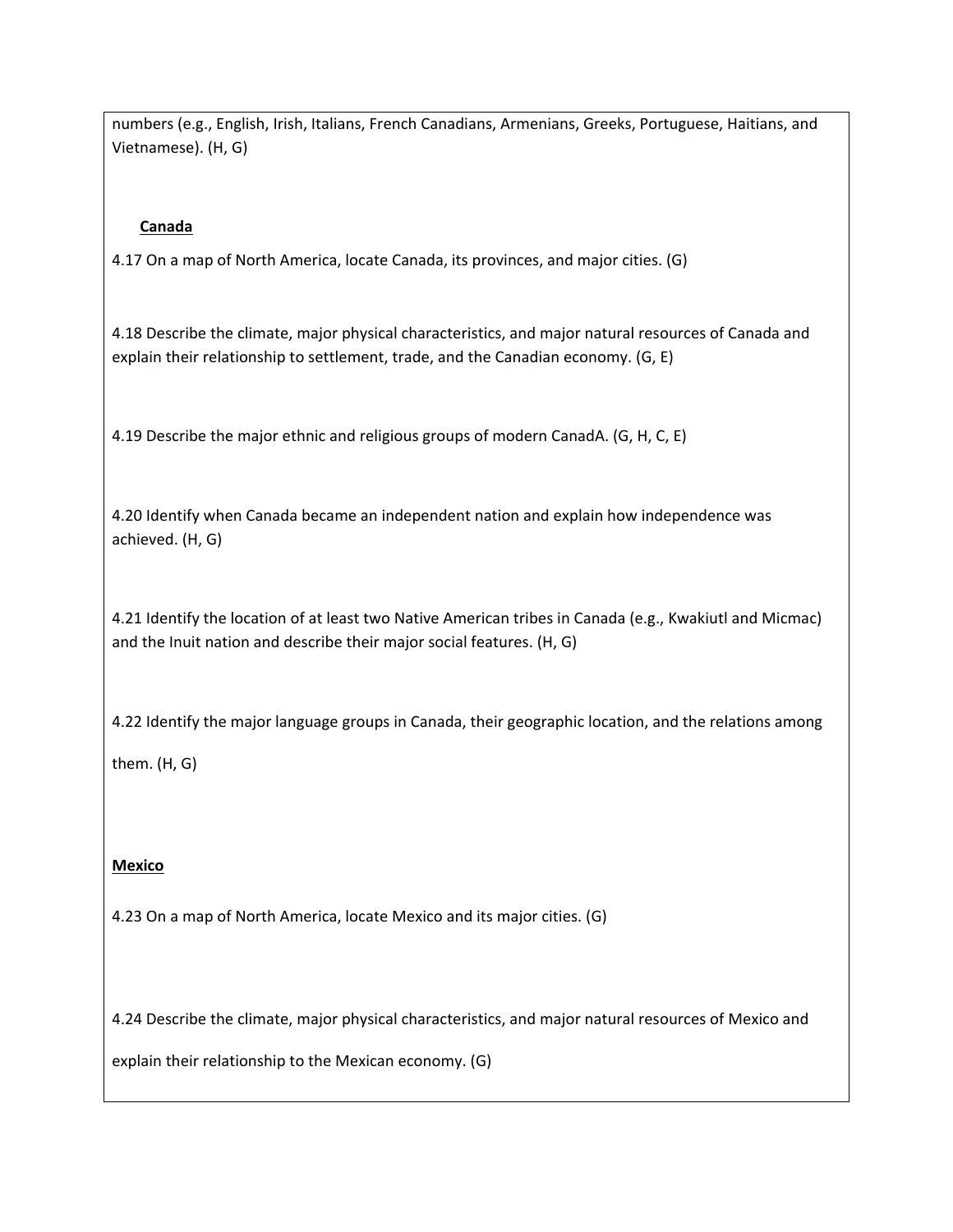4.25 Identify the language, major religion, and peoples of Mexico. (H)

4.26 Identify when Mexico became an independent nation and describe how independence was

achieved. (H, G)

*Optional Standards for Central America and the Caribbean Islands*

4.27 On a map of North and South America, locate the Isthmus of Panama which divides North from South America. Use a map key to locate islands, countries, and major cities of Central America and the Caribbean Islands. (G, E)

4.28 Describe the climate and major natural resources of Central America and the Caribbean Islands and

explain their relationship to the economy of those regions. (G, E)

4.29 Identify the different languages used in different countries in the Caribbean region today (e.g., Spanish in Cuba, French in Haiti, English in Barbados and Jamaica). (H)

4.30 Identify when the countries in the Caribbean and in Central America became independent nations and explain how independence was achieved. (H, G)

Districts, schools, and teachers may address these standards in grade 4 or grade 6.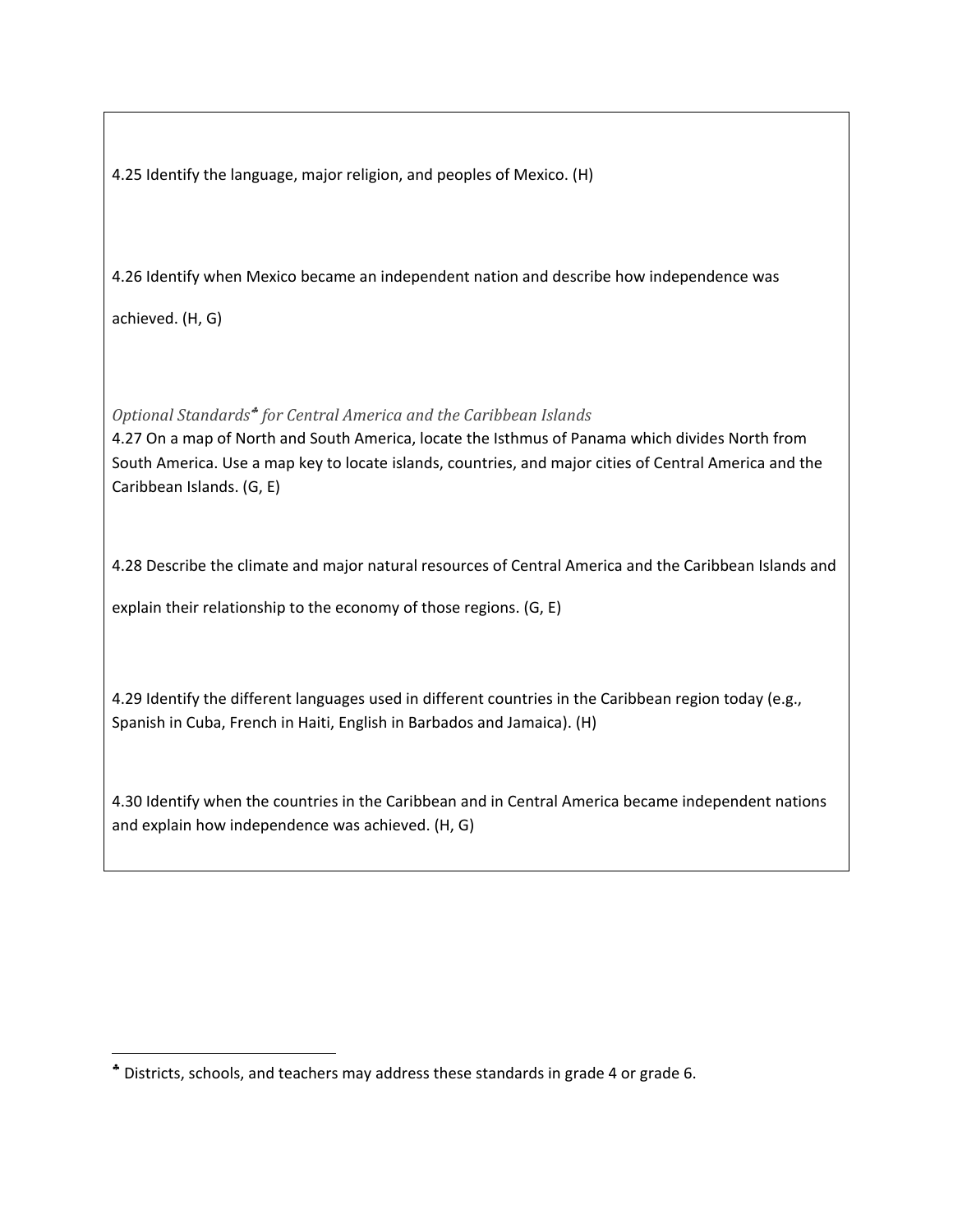#### **Grade 5**

#### **United States History, Geography, Economics, and Government: Early Exploration to Westward Movement**

Students study the major pre-Columbian civilizations in the New World; the  $15<sup>th</sup>$  and  $16<sup>th</sup>$  century European explorations around the world, in the western hemisphere, and in North America in particular; the earliest settlements in North America; and the political, economic, and social development of the English colonies in the  $17<sup>th</sup>$  and  $18<sup>th</sup>$  centuries. They also study the early development of democratic institutions and ideas, including the ideas and events that led to the independence of the original thirteen colonies and the formation of a national government under the U.S. Constitution. The purpose of the Grade 5 curriculum is to give students their first concentrated study of the formative years of U.S. history.

The grade 5 MCAS will cover the U.S. history, geography, economics, and civics standards, concepts, and skills of Grades 4 and 5.

| <b>Grade 5 Concepts and Skills</b>                                                                                                                               |  |
|------------------------------------------------------------------------------------------------------------------------------------------------------------------|--|
| Students should be able to:                                                                                                                                      |  |
| Apply concepts and skills learned in previous grades.                                                                                                            |  |
| <b>History and Geography</b><br>1. Identify different ways of dating historical narratives $(17th$ century, seventeenth century,<br>1600s, colonial period). (H) |  |
| 2. Interpret timelines of events studied. (H)                                                                                                                    |  |
| 3. Observe and identify details in cartoons, photographs, charts, and graphs relating to an<br>historical narrative. (H, E, C)                                   |  |
| 4. Use maps and globes to identify absolute locations (latitude and longitude). (G)                                                                              |  |
| 5. Identify the location of the North and South Poles, the equator, the prime meridian,<br>Northern, Southern, Eastern, and Western Hemispheres. (G)             |  |
| 6. Distinguish between political and topographical maps and identify specialized maps that show                                                                  |  |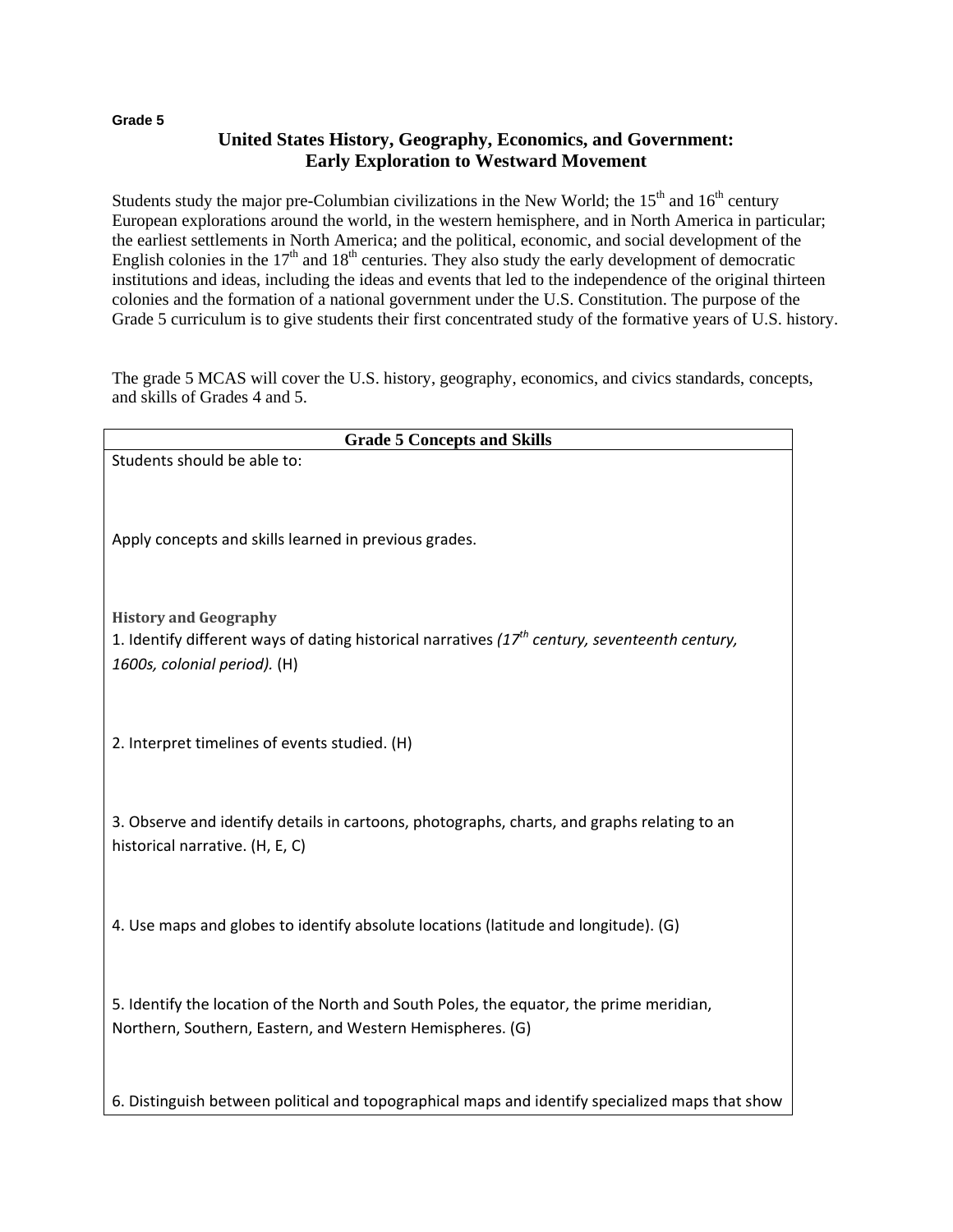information such as population, income, or climate change. (G, H, E)

7. Compare maps of the modern world with historical maps of the world before the Age of Exploration, and describe the changes in  $16^{th}$  and  $17^{th}$  century maps of the world. (G, H, E)

**Civics and Government** 

8. Define and use correctly words related to government: *citizen, suffrage, rights, representation, federal, state, county,* and *municipal*. (C)

9. Give examples of the responsibilities and powers associated with major federal and state officials (the President, chief justice of the U.S. Supreme Court, governor, state senators, and state representatives). (C)

10. Explain the structure of the student's city or town government. (C)

#### **Economics**

11. Give examples of the ways people save their money and explain the advantages and disadvantages of each. (E)

12. Define what an entrepreneur is (a person who has started a business seeking a profit) and give examples from colonial history of an entrepreneur (e.g., Peter Faneuil and Benjamin Franklin). (E)

13. Define profit and describe how profit is an incentive for entrepreneurs. (E)

14. Give examples of how changes in supply and demand affected prices in colonial history (e.g., fur, lumber, fish, and meat). (E, H)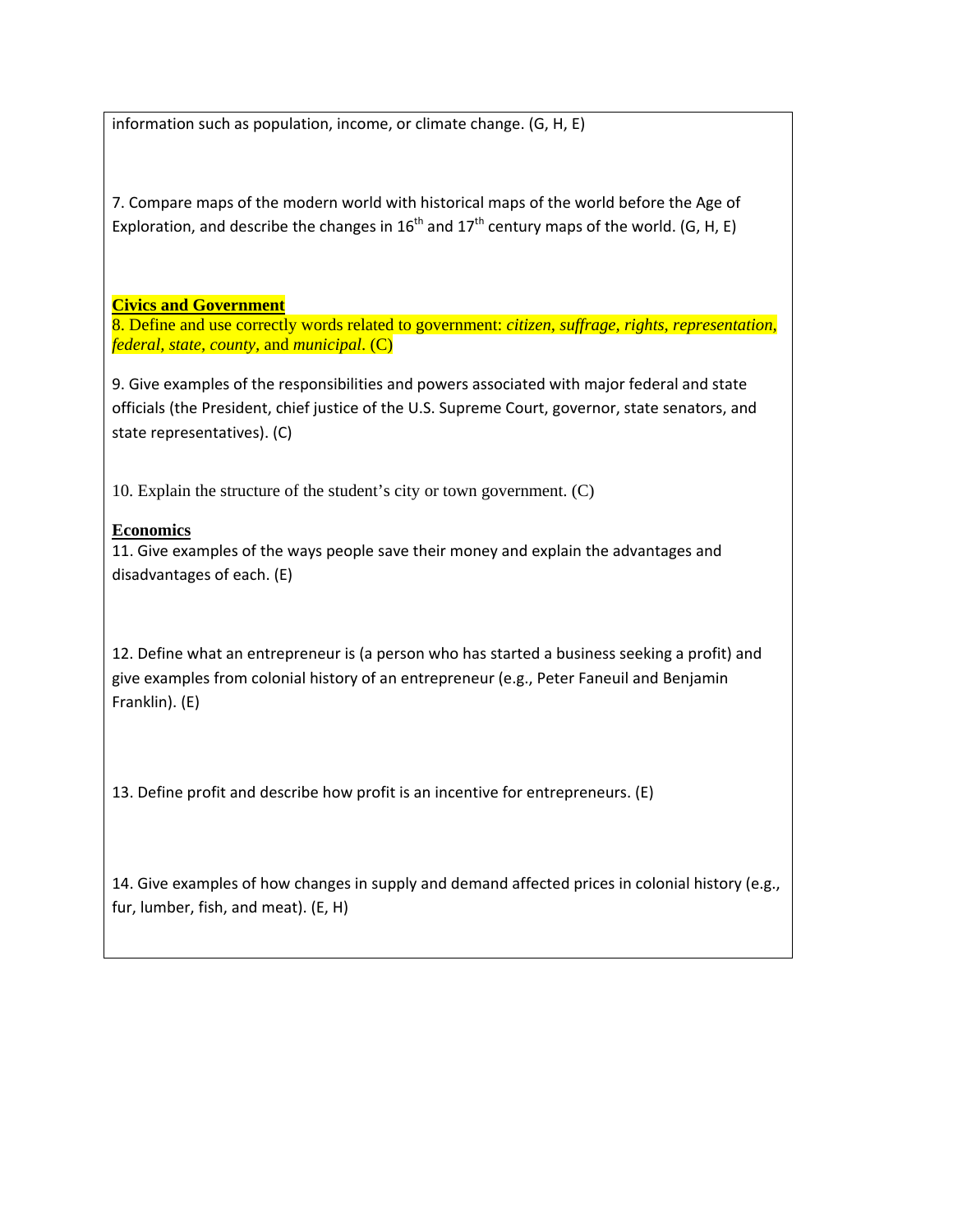#### **Grade 5 Learning Standards \_\_\_\_\_\_\_\_\_\_\_\_\_\_\_\_\_\_\_\_\_\_\_\_\_\_\_\_\_\_\_\_\_\_\_\_\_\_\_\_\_\_\_\_\_\_\_\_\_\_\_\_\_\_\_\_\_\_\_\_\_\_\_\_\_\_\_\_\_\_\_\_**

Building on knowledge from previous years, students should be able to:

#### **Pre-Columbian Civilizations of the New World and European Exploration, Colonization, and Settlement to 1700**

5.1 Describe the earliest explorations of the New World by the Vikings, the period and locations of their explorations, and the evidence for them. (H, G)

5.2 Identify the three major pre‐Columbian civilizations that existed in Central and South America (Maya, Aztec, and Inca) and their locations. Describe their political structures, religious practices, and use of slaves. (H, G, E)

5.3 Explain why trade routes to Asia had been closed in the  $15<sup>th</sup>$  century and trace the voyages of at least four of the explorers listed below. Describe what each explorer sought when he began his journey, what he found, and how his discoveries changed the image of the world, especially the maps used by explorers. (H, G, E)

- A. Vasco Nuñez de Balboa
- B. John and Sebastian Cabot
- C. Jacques Cartier
- D. Samuel de Champlain
- E. Christopher Columbus
- F. Henry Hudson
- G. Ferdinand Magellan
- H. Juan Ponce de Leon
- I. Amerigo Vespucci

5.4 Explain why the Aztec and Inca civilizations declined in the  $16<sup>th</sup>$  century. (H)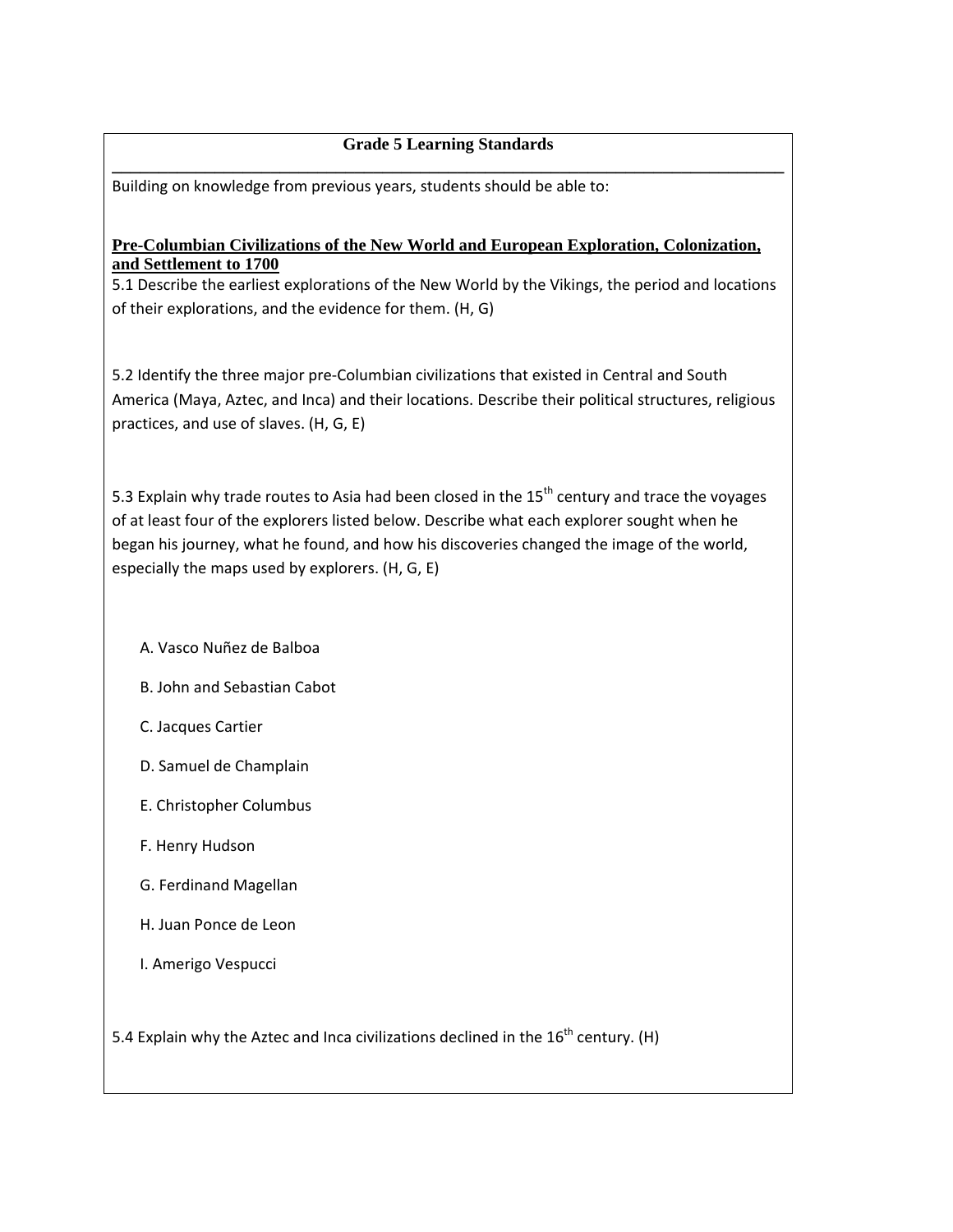A. the encounters between Cortez and Montezuma

B. the encounters between Pizarro and the Incas

C. the goals of the Spanish conquistadors

D. the effects of European diseases, particularly smallpox, throughout the Western hemisphere

5.5 Describe the goals and extent of the Dutch settlement in New York, the French settlements in Canada, and the Spanish settlements in Florida, the Southwest, and California. (H)

5.6 Explain the early relationship of the English settlers to the indigenous peoples, or Indians, in North America, including the differing views on ownership or use of land and the conflicts between them (e.g., the Pequot and King Philip's Wars in New England). (H, G, E)

5.7 Identify some of the major leaders and groups responsible for the founding of the original colonies in North America. (H, C)

A. Lord Baltimore in Maryland

B. William Penn in Pennsylvania

C. John Smith in Virginia

D. Roger Williams in Rhode Island

E. John Winthrop in Massachusetts

5.8 Identify the links between the political principles and practices developed in ancient Greece and such political institutions and practices as written constitutions and town meetings of the Puritans. (H, C)

5.9 Explain the reasons that the language, political institutions, and political principles of what became the United States of America were largely shaped by English colonists even though other major European nations also explored the New World. (H, C)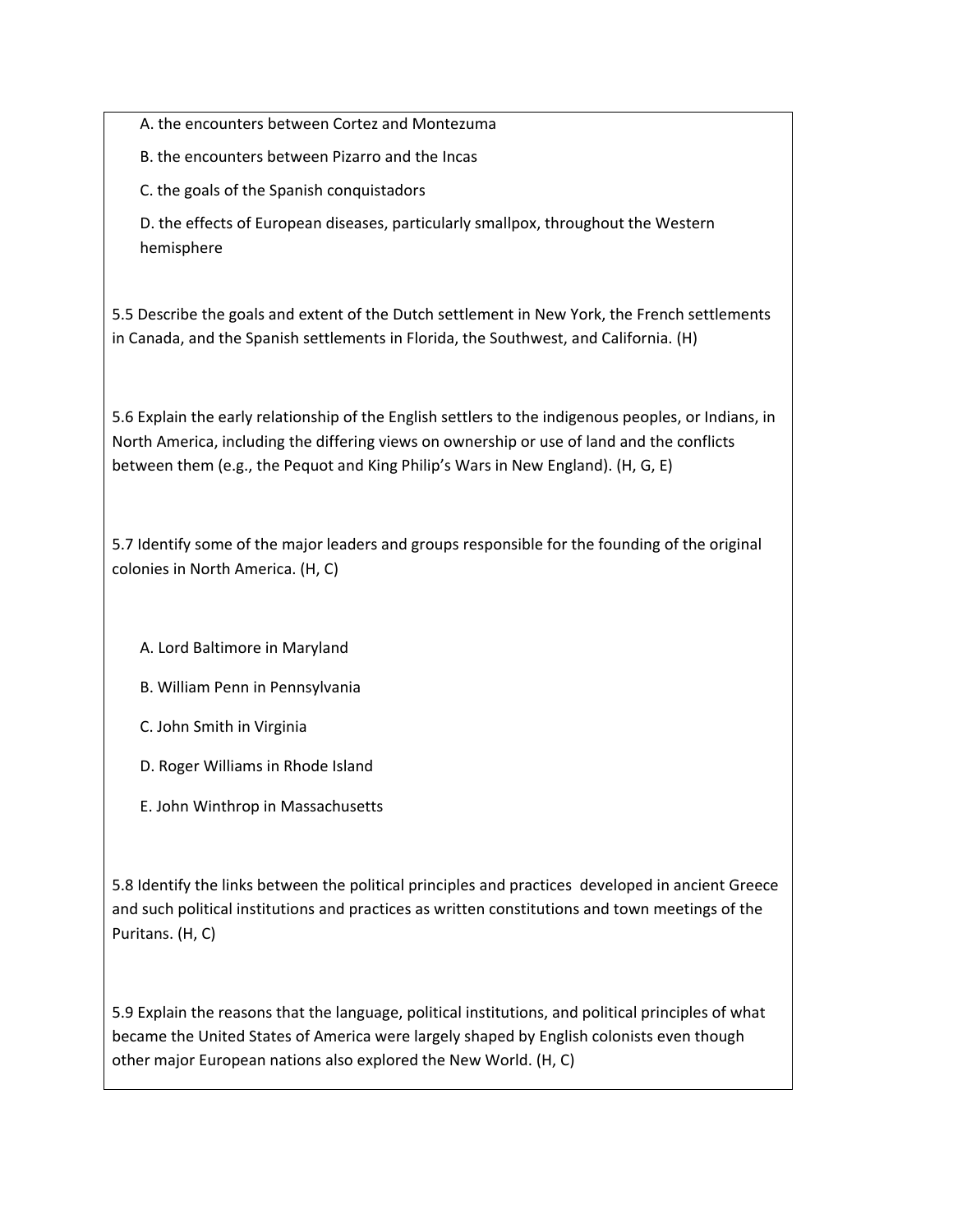A. the relatively small number of colonists who came from other nations besides England

B. long experience with self‐government

C. the high rates of literacy and education among the English colonial leaders

D. England's strong economic, intellectual, and military position

**The Political, Intellectual, and Economic Growth of the Colonies, 1700‐1775**

5.10 On a map of North America, identify the first 13 colonies and describe how regional differences in climate, types of farming, populations, and sources of labor shaped their economies and societies through the  $18^{th}$  century. (H, G, E)

5.11 Explain the importance of maritime commerce in the development of the economy of colonial Massachusetts, using the services of historical societies and museums as needed.

(H, E)

A. the fishing and shipbuilding industries

B. trans‐Atlantic trade

C. the port cities of New Bedford, Newburyport, Gloucester, Salem, and Boston

5.12 Explain the causes of the establishment of slavery in North America. Describe the harsh conditions of the Middle Passage and slave life, and the responses of slaves to their condition. Describe the life of free African Americans in the colonies. (H, G, E, C)

5.13 Identify the founders and the reasons for the establishment of educational institutions in the colonies (grammar schools and colleges such as Harvard and the College of William and Mary). (H)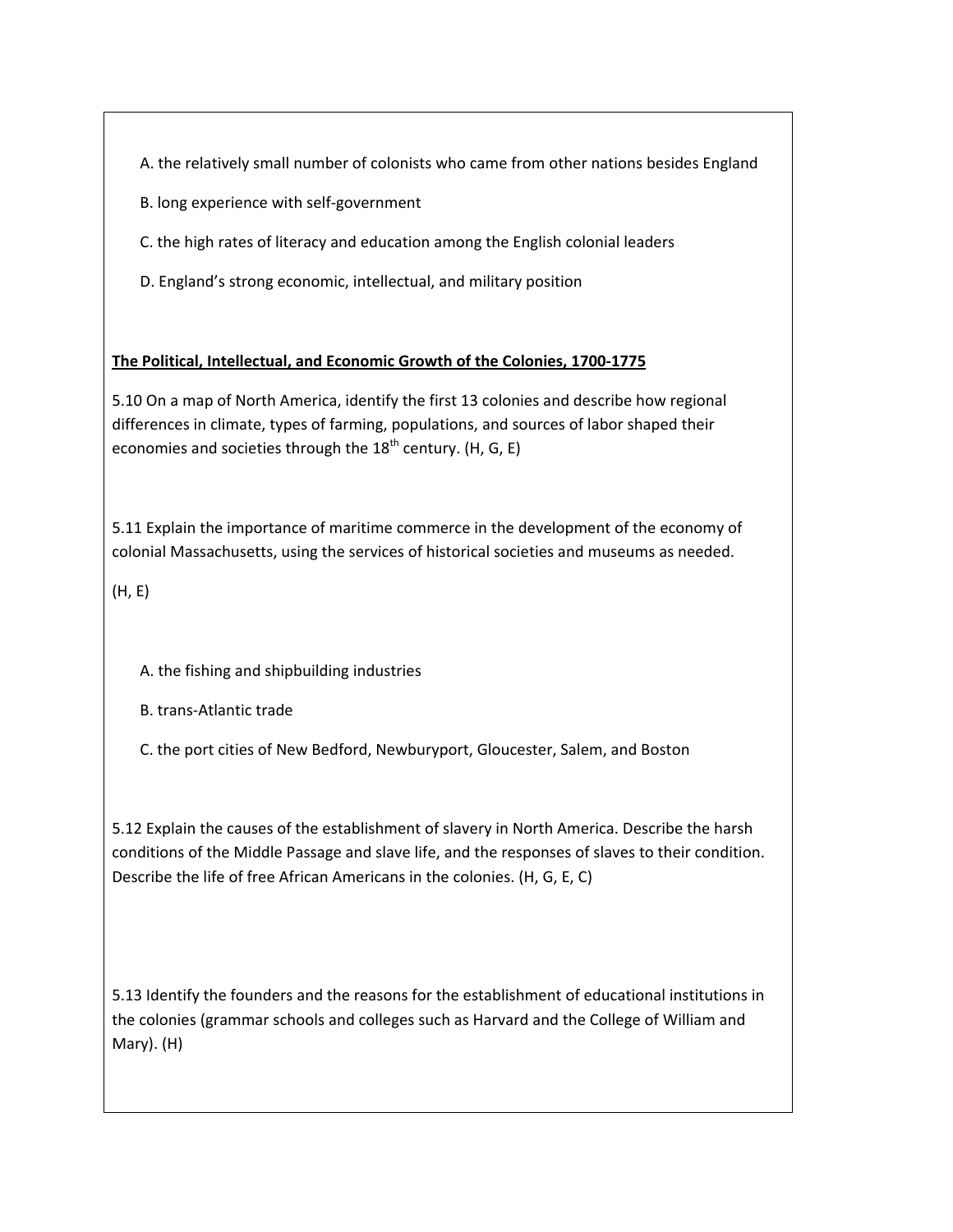5.14 Explain the development of colonial governments and describe how these developments contributed to the Revolution. (H, G, E, C)

A. legislative bodies

B. town meetings

C. charters on individual freedom and rights

5.15 Explain the reasons for the French and Indian War, how it led to an overhaul of British imperial policy, and the colonial response to these policies. (H, C, E)

A. Sugar Act (1764)

B. Stamp Act (1765)

- C. Townsend Duties (1767)
- D. Tea Act (1773) and the Intolerable Acts (1774)
- E. the slogan, "no taxation without representation"
- F. the roles of the Stamp Act Congress, the Sons of Liberty, and the Boston Tea Party (1773)

*The Revolution and the Formation of a Federal Government under the Constitution,*

#### *1775‐1789*

5.16 Explain the meaning of the key ideas on equality, natural rights, the rule of law, and the purpose of government contained in the Declaration of Independence. (H, C, E)

5.17 Describe the major battles of the Revolution and explain the factors leading to American victory and British defeat. (H)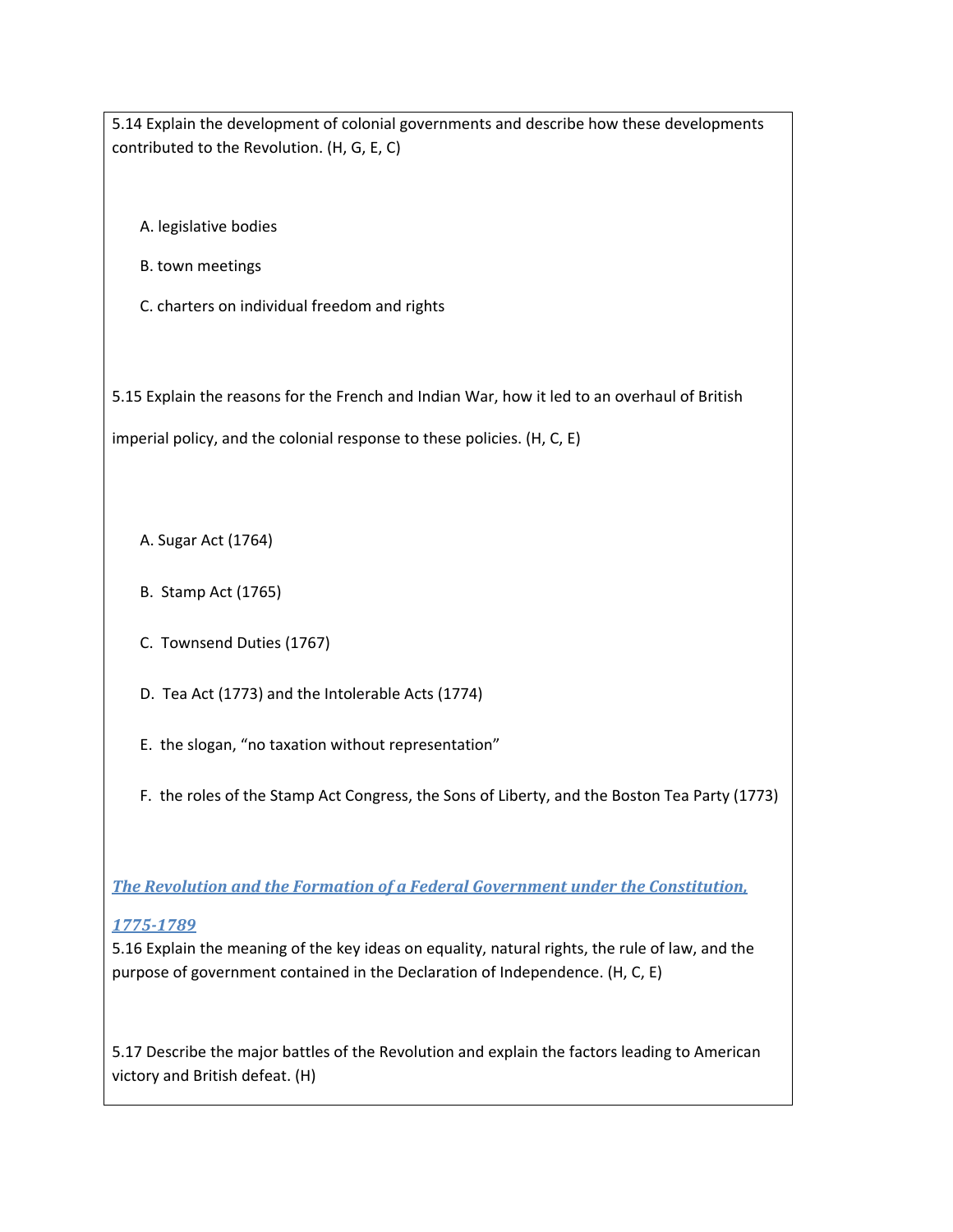- A. Lexington and Concord (1775)
- B. Bunker Hill (1775)
- C. Saratoga (1777)
- D. Valley Forge (1777‐1778)
- E. Yorktown (1781)

5.18 Describe the life and achievements of important leaders during the Revolution and the early years of the United States. (H, C)

- A. John Adams
- B. Benjamin Franklin
- C. King George III
- D. Alexander Hamilton
- E. Thomas Jefferson
- F. James Madison
- G. George Washington

5.19 Identify the Constitution of the Commonwealth of Massachusetts, including its date, its primary author (John Adams), and the basic rights it gives to citizens of the Commonwealth. (C)

5.20 Explain the reasons for the adoption of the Articles of Confederation in 1781 and for its later failure. (H, C)

5.21 Describe Shays's Rebellion of 1786‐1787 and explain why it was one of the crucial events leading to the Constitutional Convention. (H, E, C)

5.22 Identify the various leaders of the Constitutional Convention and describe the major issues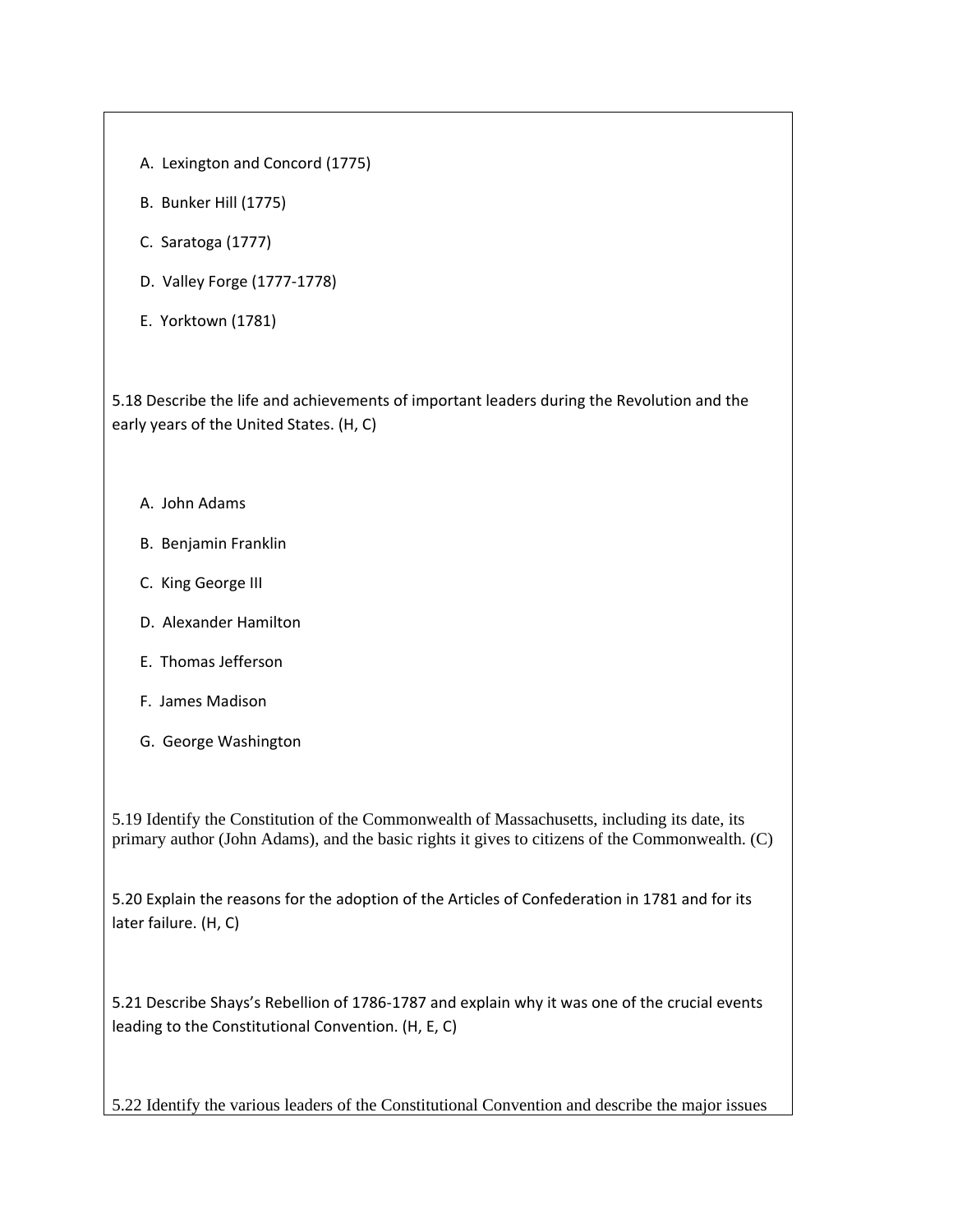they debated. (H, E, C)

- A. distribution of political power
- B. rights of individuals
- C. rights of states
- D. the Great Compromise
- E. slavery

#### **The Principles and Institutions of American Constitutional Government**

5.23 Describe the responsibilities of government at the federal, state, and local levels (e.g., protection of individual rights and the provision of services such as law enforcement and the building and funding of schools). (C)

5.24 Describe the basic political principles of American democracy and explain how the Constitution and the Bill of Rights reflect and preserve these principles. (C)

- A. individual rights and responsibilities
- B. equality
- C. the rule of law
- D. limited government
- E. representative democracy

5.25 Identify the three branches of the United States government as outlined by the Constitution, describe their functions and relationships, and identify what features of the Constitution were unique at the time (e.g., the presidency and the independent judiciary). (H, C)

5.26 Identify the rights in the Bill of Rights and explain the reasons for its inclusion in the Constitution in 1791. (H, C)

5.27 Explain how American citizens were expected to participate in, monitor, and bring about changes in their government over time, and give examples of how they continue to do so today. (H, C)

#### **The Growth of the Republic**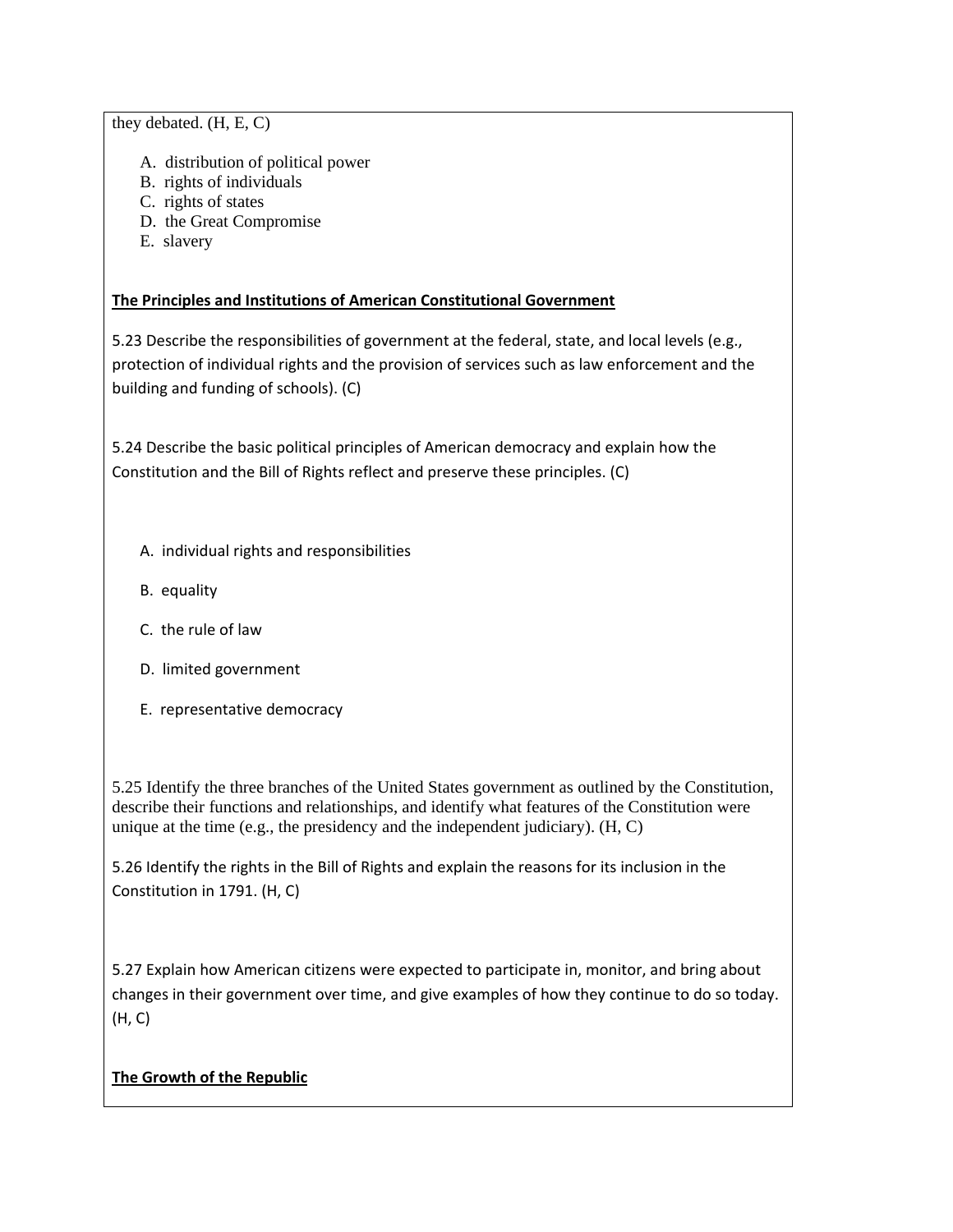5.28 Identify the changes in voting qualifications between 1787 and 1820 (e.g., the abolition of property requirements), and compare who could vote in local, state, and national elections in the U.S. with who could vote in England, France, and Russia. (H, C)

5.29 Explain the events leading up to, and the significance of, the Louisiana Purchase of 1803. (H, C, E, G)

5.30 Describe the expedition of Lewis and Clark from 1803 to 1806. (H, E, G)

5.31 Describe the significance and consequences of the abolition of slavery in the northern states after the Revolution and of the 1808 law that banned the importation of slaves into the United States. (H)

5.32 Describe the causes of the war of 1812 and how events during the war contributed to a sense of American nationalism. (H)

A. British restrictions on trade and impressment

B. Major battles and events of the war, including the role of the USS Constitution, the burning of the Capitol and the White House, and the Battle of New Orleans

5.33 Explain the importance of the China trade and the whaling industry to 19<sup>th</sup> century New

England, and give examples of imports from China. (H)

5.34 Explain the reasons that pioneer moved west from the beginning to the middle of the  $19<sup>th</sup>$ century, and describe their lives on the frontier. (H, G, C, E)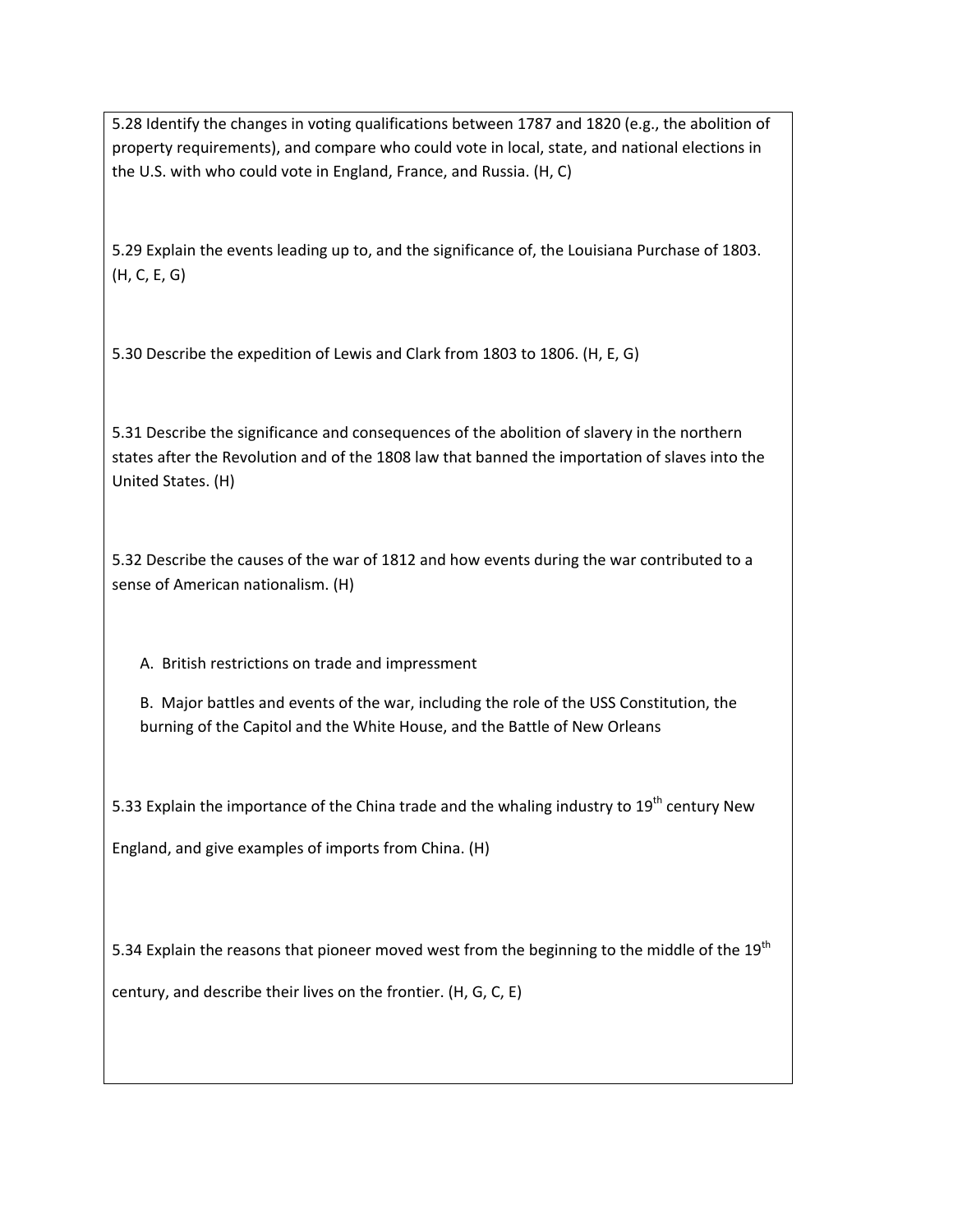A. wagon train journeys on the Oregon and Santa Fe Trails

B. their settlements in the western territories

5.35 Identify the key issues that contributed to the onset of the Civil War. (H, E)

- A. the debate over slavery and westward expansion
- B. diverging economic interests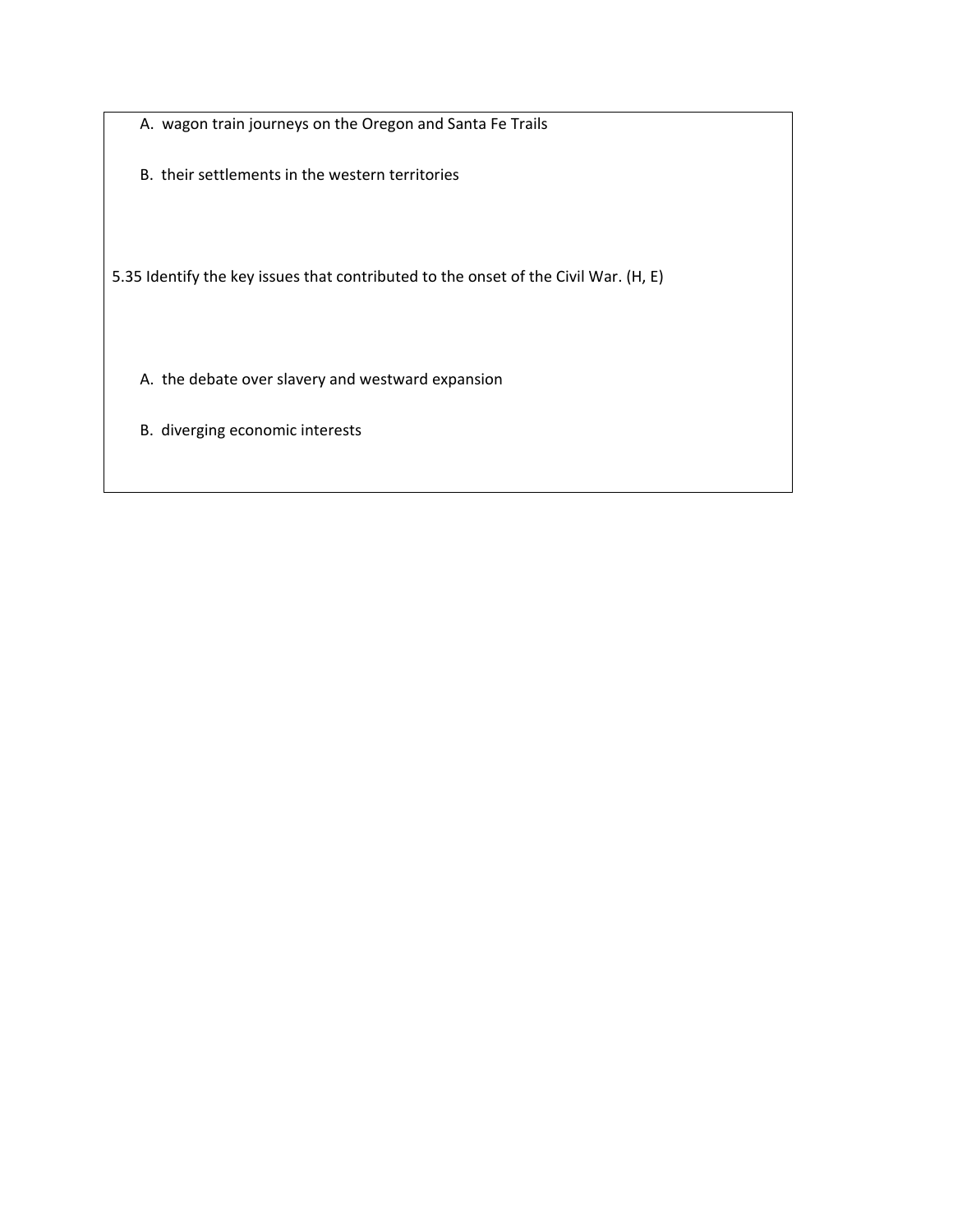## **OBJECTIVES**

Students will be introduced to the concept of assimilation. They will be able to define assimilation and they will learn many of the challenges people face when adapting to a new country.

Students will interview an immigrant and will learn how these immigrants assimilated to a new country and they will discover the immigration process.

America is a place where people from many diverse backgrounds live and blend together to form one unique culture. Students will learn that America is often referred to as a "salad bowl" because each group adds its own unique flavor to the whole.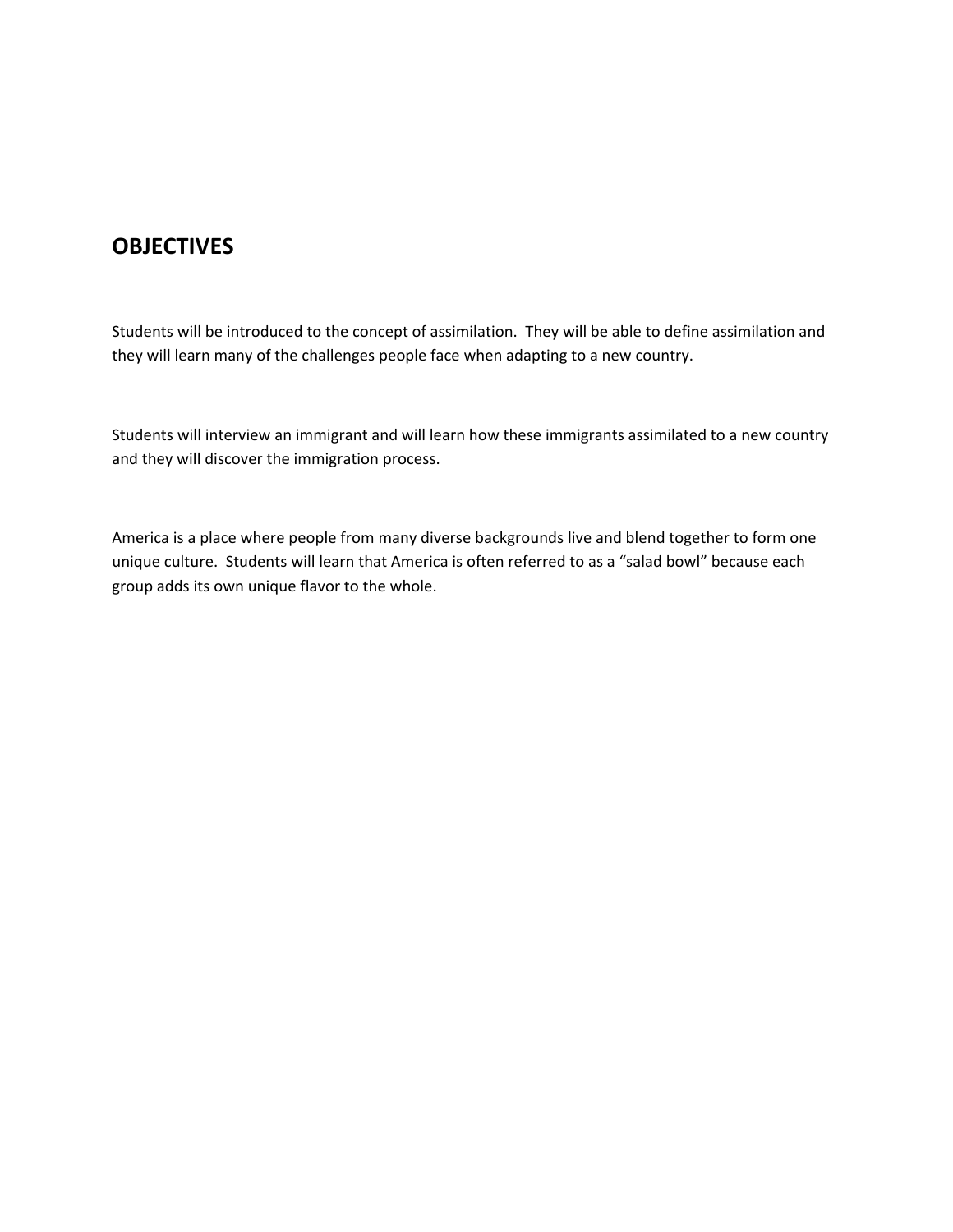## **Index of Lessons …**

#### **1. Assimilation**

a. Length of Lesson … 1 class period … approximately 50 minutes

#### **2. Interview with an Immigrant Project**

a. Length of Lesson … 4 class periods spread over 2 weeks …. approximately 50 minutes each

#### **3. We Are a Salad Bowl!**

a. Length of Lesson … 1 class period … approximately 50 minutes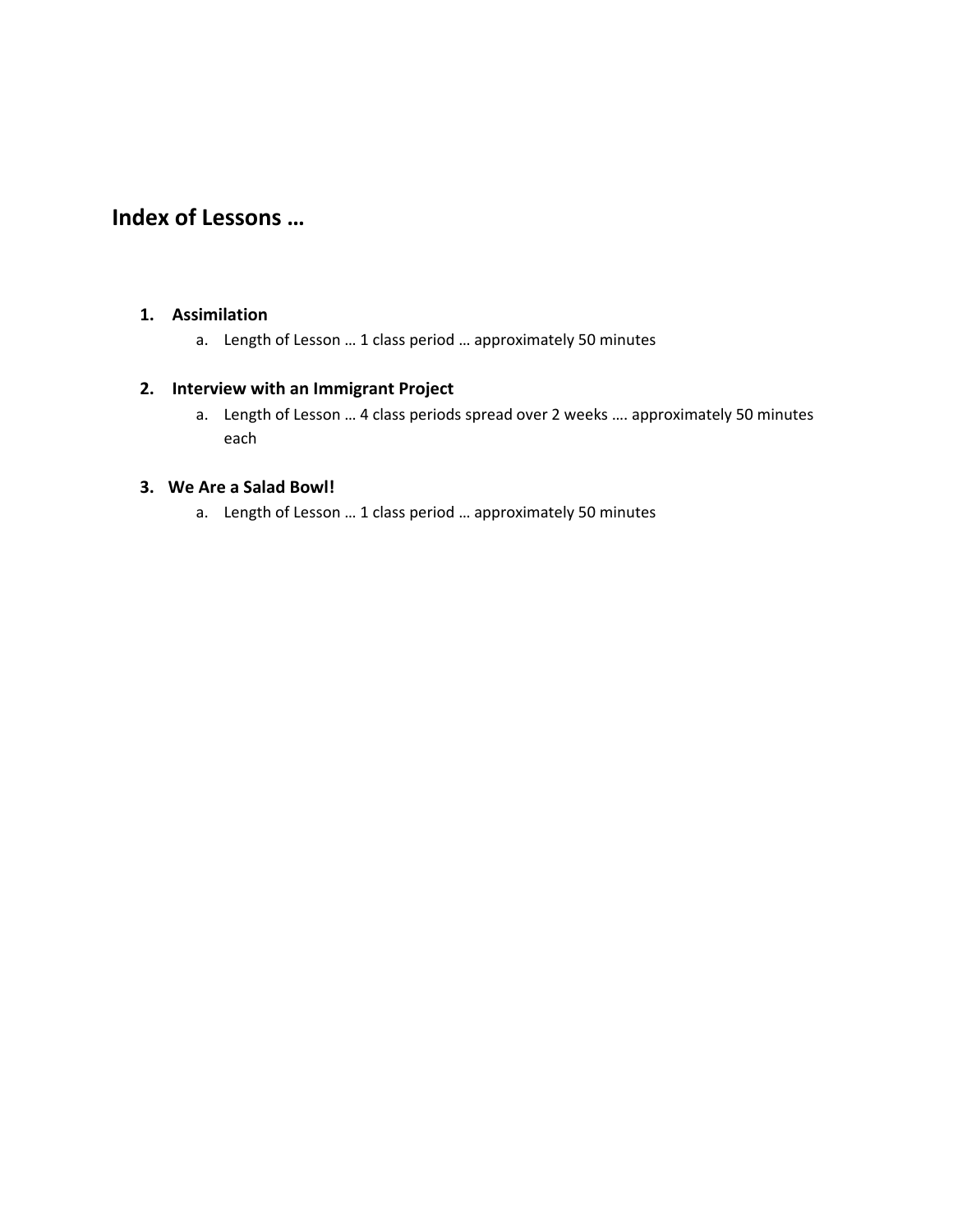# **Assimilation**

**Standards …**See above

**Objectives …** Students will be introduced to the concept of assimilation. They will be able to define assimilation and they will learn many of the challenges people face when adapting to a new country.

**Materials …** chart paper & pen or pencil

**Time …** 1 class period … approximately 50 minutes

#### **Details …**

- 1. Warm up Question … What challenges do people face when they come to America?
- 2. Discuss question and its various answers.
- 3. Define assimilation for the class.
	- a. Assimilation- to adapt to a new country
- 4. Students will need to work in small groups and will list challenges on chart paper.
- 5. Student‐sharing session on challenges.
- 6. Wrap‐up discussion and display class generated challenges to keep up throughout this unit as a key visual aid.
- 7. Students will now take those challenges and generate questions which will then be used in the next lesson. For example … A challenge may have been that they did not know the language. The question could then be … How did it feel to come to a country where you did not speak the language?

**Homework/Assignments …** (needs to be completed in order to do the next lesson) Find someone who is an immigrant to this country to interview. This person could be a family member, a neighbor, or even a friend.

**Handouts …** 

**Rubrics/Assessments …**see attached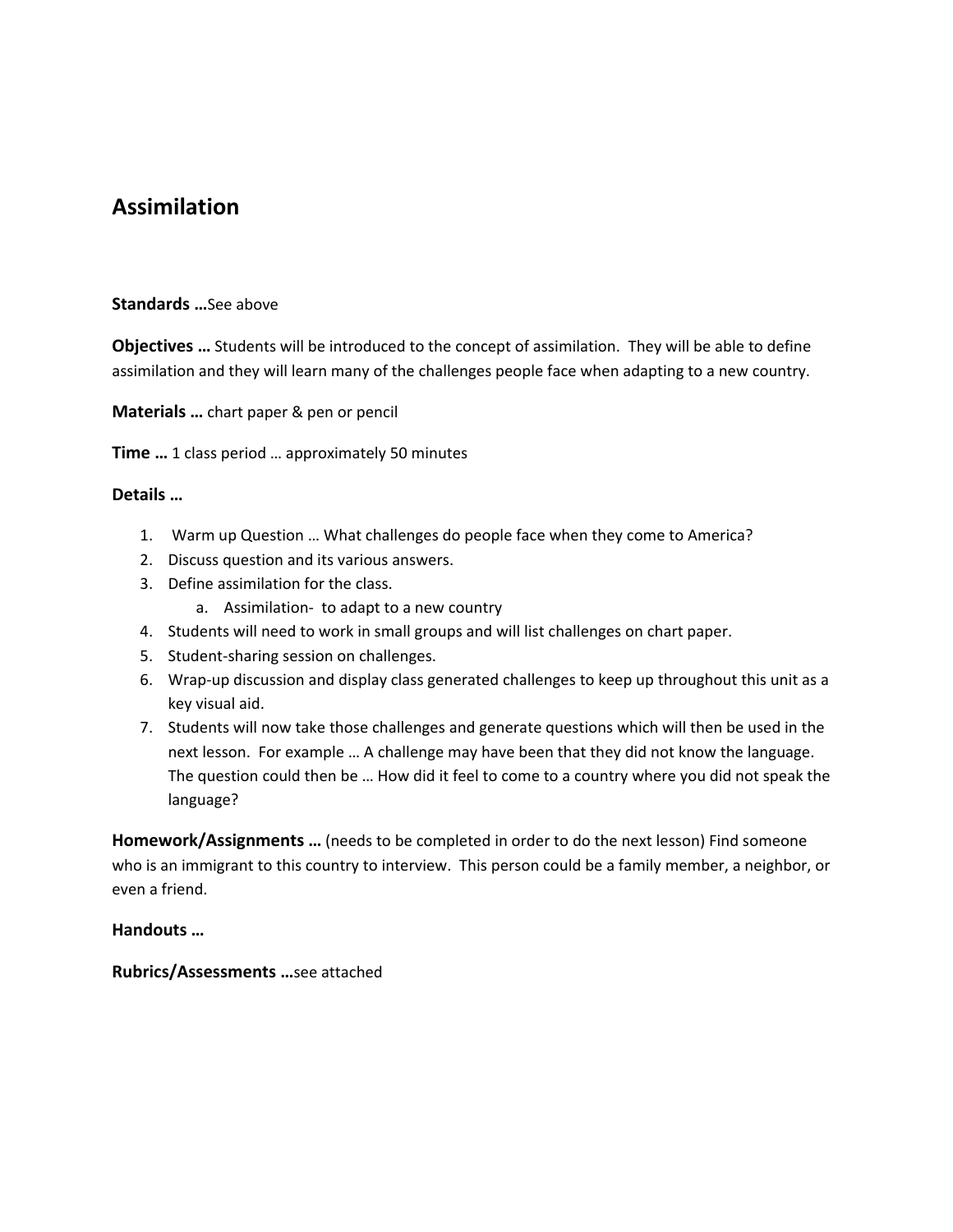

# **Interview with an Immigrant Project**

**Standards …**See above

**Objectives …** Students will interview an immigrant and will learn how these immigrants assimilated to a new country and they will discover the immigration process.

**Materials …** computer, paper, and pen or pencil

**Time …** 4 class periods spread over 2 weeks …. Approximately 50 minutes each

#### **Details …**

- 1. Warm Up Question … What is an immigrant?
- 2. Discuss question and its various answers.
- 3. Define immigrant for the class.
	- a. Immigrant- a person who has moved to a new country for the purpose of settling there
- 4. Select a person to interview.
- 5. Make a list of 10‐20 questions to ask the person you are interviewing. Students will need to hand in their lists of questions.
- 6. Students will write a paper about the persons they interviewed. (Sample questions are attached.)
	- a. Each paper must include
		- i. Title
		- ii. Introduction
		- iii. Body
		- iv. Conclusion
- 7. Students will present interviews to the class.

**Homework/Assignments …** Students will work on interview project over the 2 week period.

**Handouts …**see attached

#### **Rubrics/Assessments …**see attached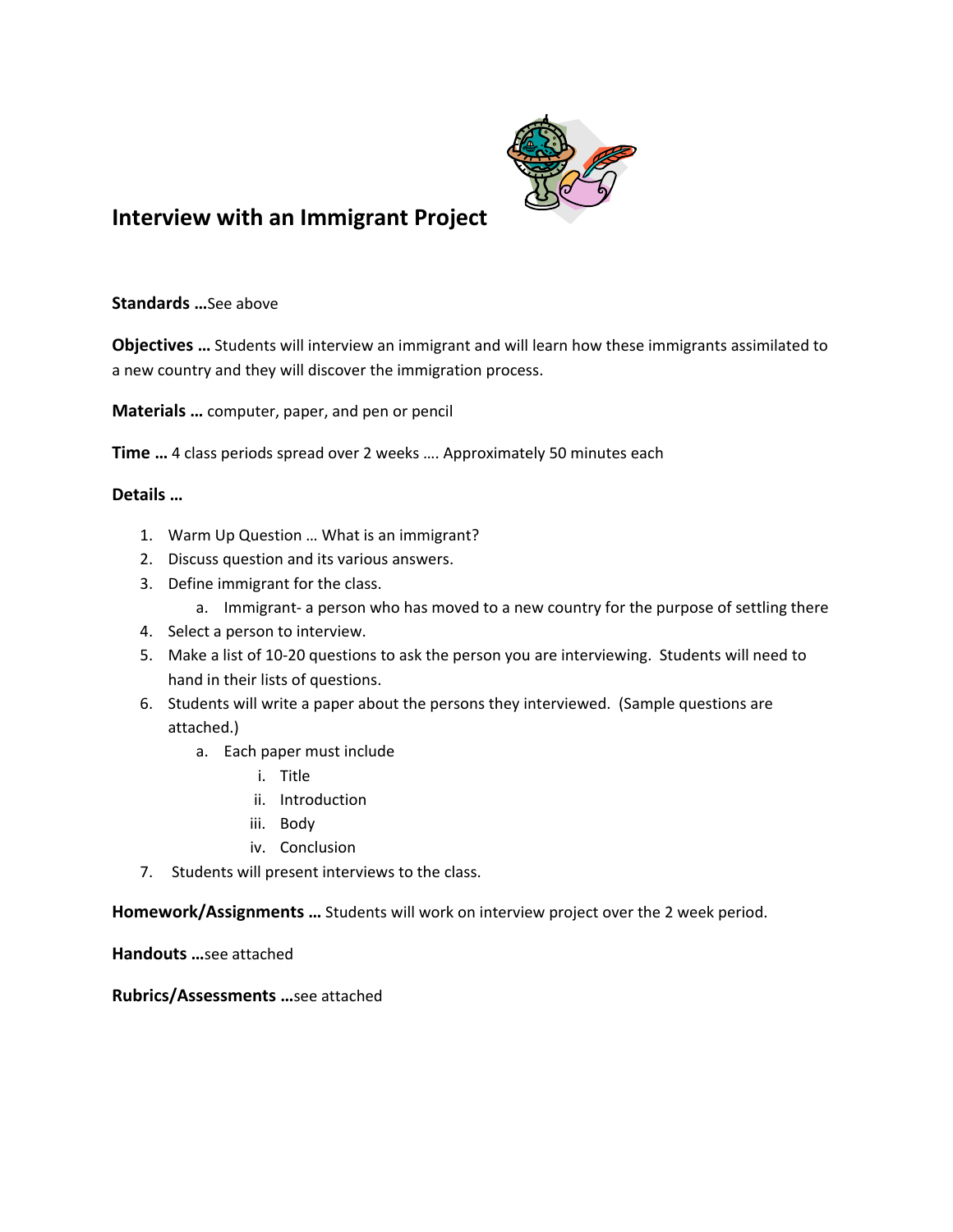

# **We Are e a Salad d Bowl!**

#### **Standards** ...See above

Objectives ... America is a place where people from many diverse backgrounds live and blend together to form one unique culture. Students will learn that America is often referred to as a "salad bowl" because each group adds its own unique flavor to the whole.

Materials ... pen or pencil and paper

**Time** ... 1 class period ... approximately 50 minutes

#### **Details** …

- 1. Warm up Question ... List the ingredients for a salad?
- 2. Discuss question and its various answers.
- 1. Warm up Question ... List the ingredients for a salad?<br>2. Discuss question and its various answers.<br>3. Make the connection between the ingredients and different cultures.
- 4. Students will reflect on the unit by answering the question ... Why is our class like a "salad b owl?"

#### **Homewo ork/Assignm ments** …

Handouts ... salad bowl writing paper

**Rubrics/A Assessment ts** …see attach hed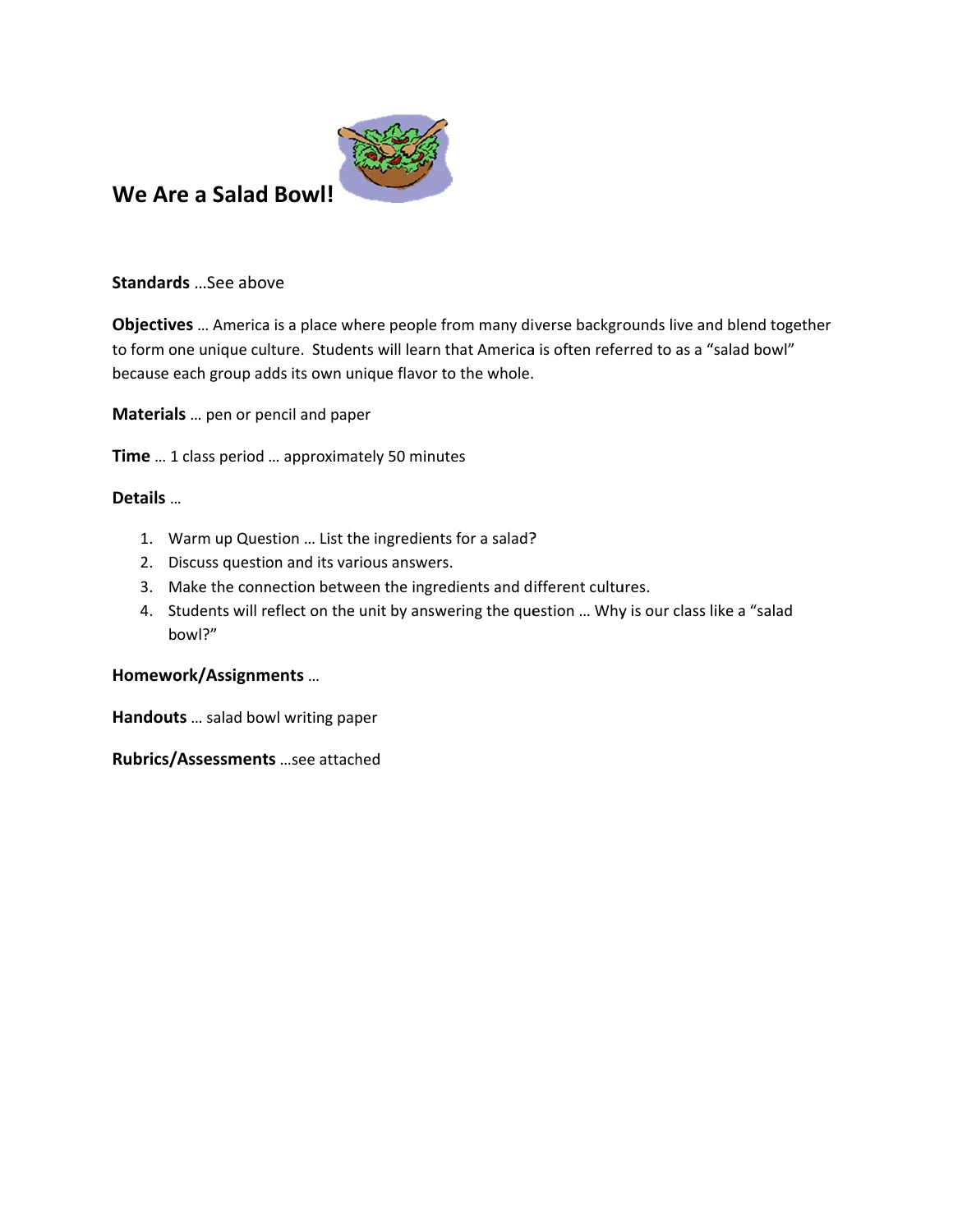

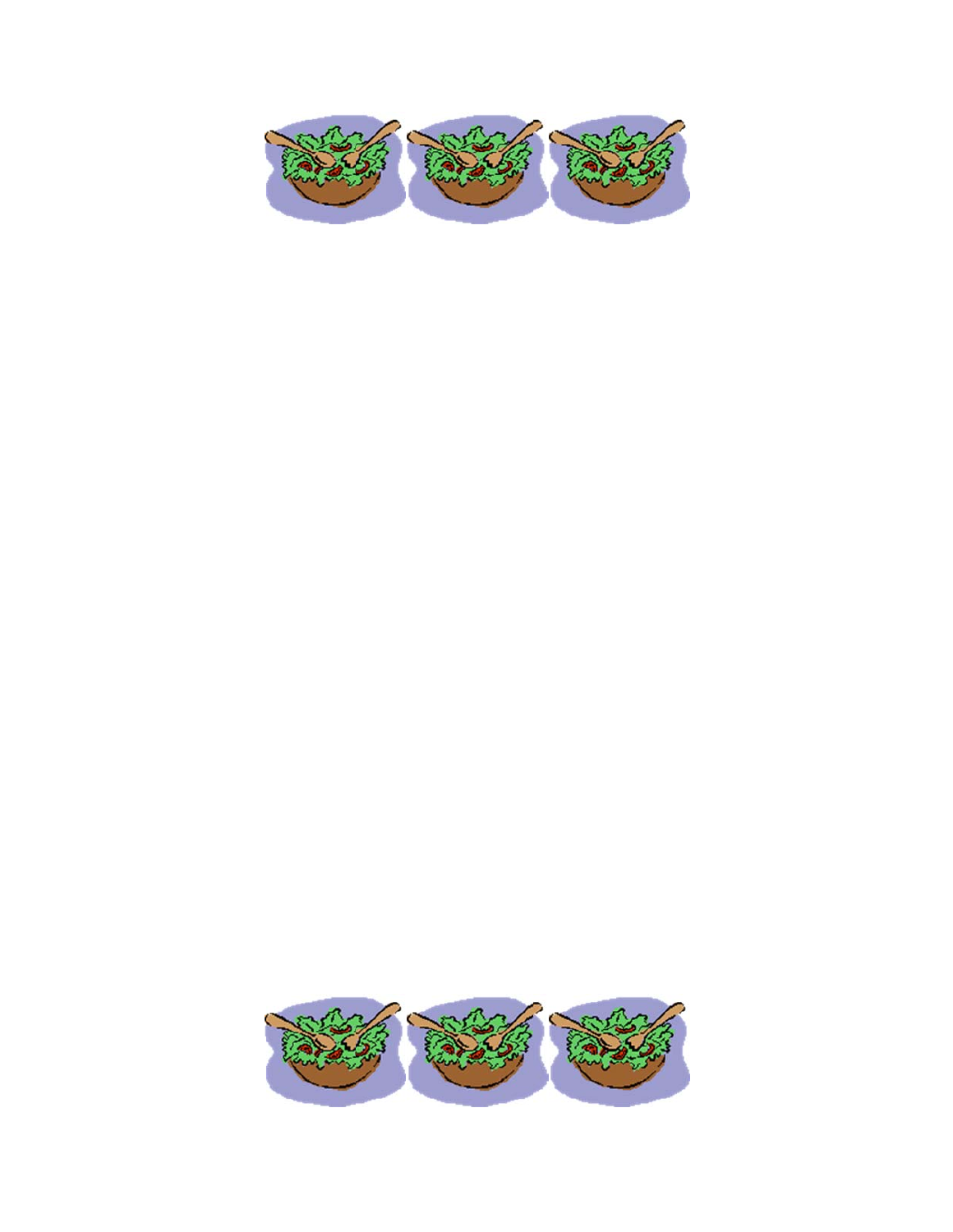Name:



Answer all questions in complete sentences.

- 1. Name a celebration, festivity or holiday that your culture honors.
- 2. Describe the country that this celebration originated in.
- 3. Describe the nature of the celebration and why it began.
- 4. When does this celebration take place?
- 5. List any interesting facts. (clothing)

6. Draw and color an illustration of the celebration.(on back of paper)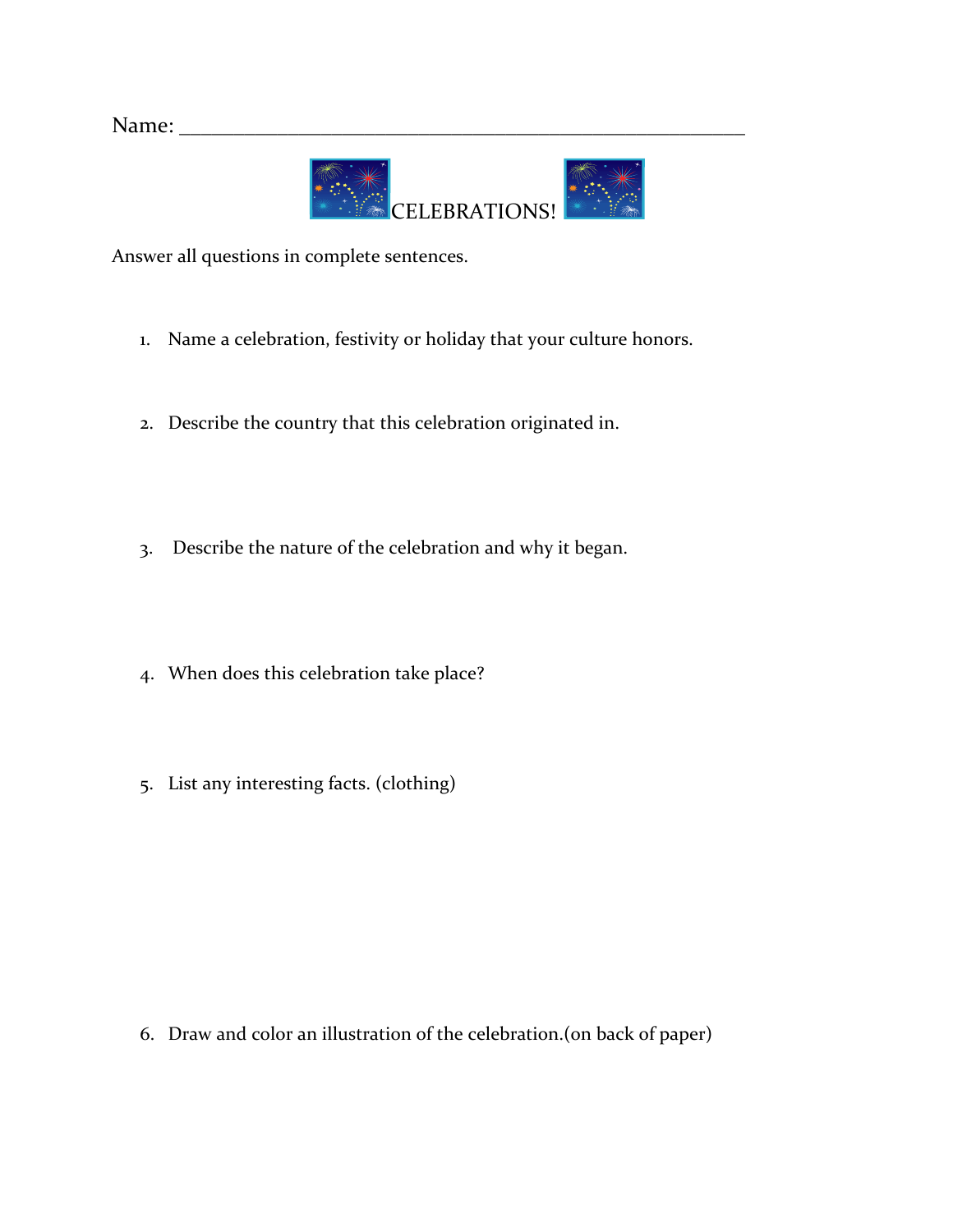# Sample Questions for Immigration Interview Project

- 1. What country did you originate from?
- 2. Why did you move to America?
- 3. How old were you when you came to America?
- 4. What was it like growing up in your home country?
- 5. Did you leave any family members behind?
- 6. Did you know how to read and write in English before you came to America?
- 7. Do you think that America is the "Land of Opportunity?"
- 8. What customs or traditions do you carry on in America from your home country?
- 9. If you had a chance to move back to your homeland, or stay here, which would you choose?
- 10. How did you adapt to the American lifestyle?
- 11. What religion do you practice?
- 12. What were your thoughts of America when you first arrived? What are they today?
- 13. Do you regret leaving your home country? Why or why not?
- 14. What languages are spoken in your home?
- 15. What do you wish you could have brought with you that you left behind?
- 16. What was the hardest part about leaving your home country?
- 17. What type of transportation did you use to come to America?
- 18. Did you go to school in your home country? Explain
- 19. What emotions were you feeling when you came to America?
- 20. What were the toughest challenges you faced coming to America?
- 21. What are some similarities and differences from your home country and America?
- 22. Was it easy or difficult to find a job?
- 23. What changes did you go through moving from your country to America?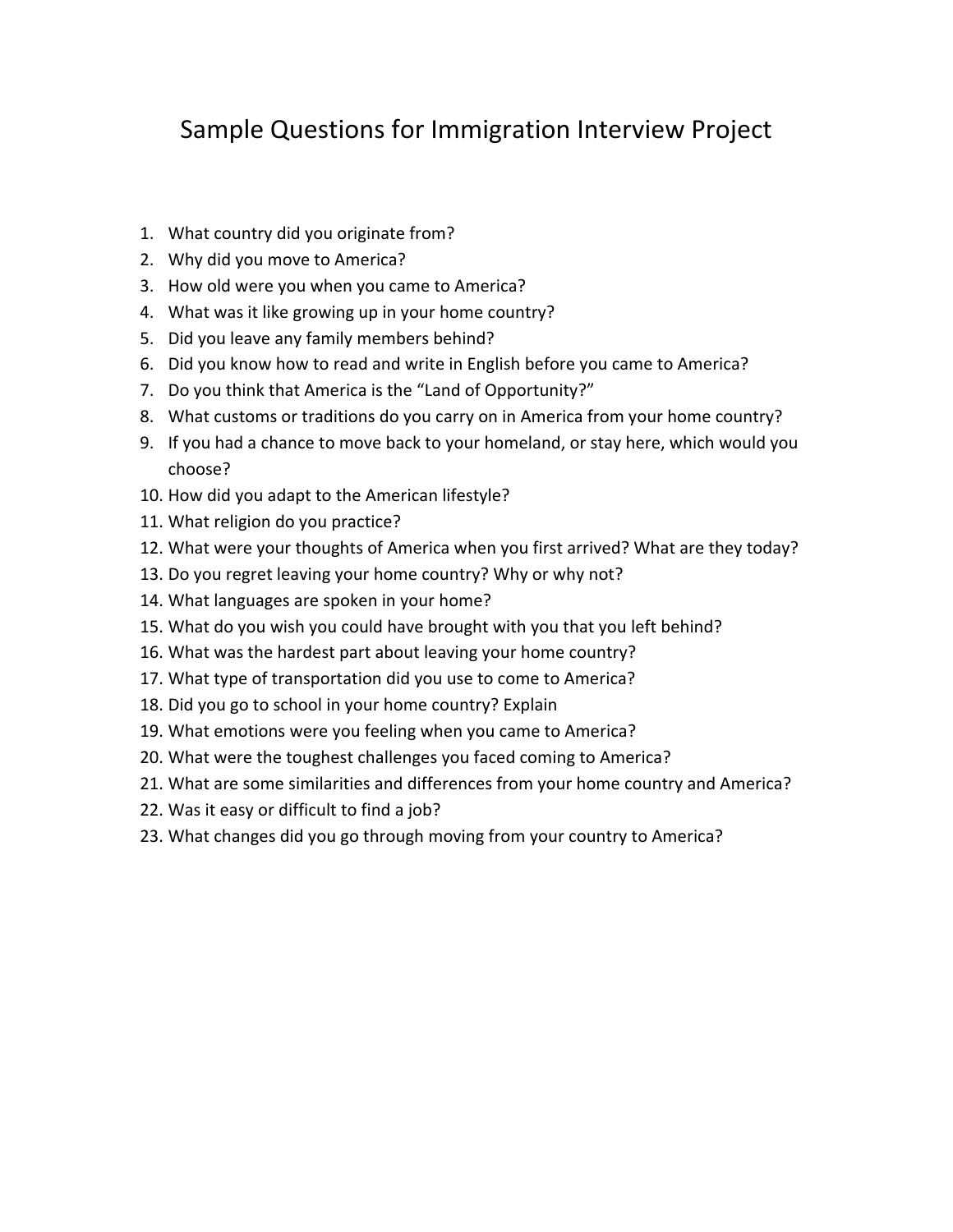# **Collaborative Work Skills : Assimilation**

| <b>CATEGORY</b>        | $\overline{\mathbf{4}}$                                                                                                                                                 | 3                                                                                                                                                     | $\mathbf{2}$                                                                                                                                                                   | 1                                                                                                                                      |
|------------------------|-------------------------------------------------------------------------------------------------------------------------------------------------------------------------|-------------------------------------------------------------------------------------------------------------------------------------------------------|--------------------------------------------------------------------------------------------------------------------------------------------------------------------------------|----------------------------------------------------------------------------------------------------------------------------------------|
| Focus on the<br>task   | Consistently stays<br>focused on the task<br>and what needs to<br>be done. Very self-<br>directed.                                                                      | Focuses on the task<br>and what needs to<br>be done most of the<br>time. Other group<br>members can count<br>on this person.                          | Focuses on the task<br>and what needs to be<br>done some of the<br>time. Other group<br>members must<br>sometimes nag,<br>prod, and remind to<br>keep this person on-<br>task. | Rarely focuses on<br>the task and what<br>needs to be done.<br>Lets others do the<br>work.                                             |
| <b>Contributions</b>   | Routinely provides<br>useful ideas when<br>participating in the<br>group and in<br>classroom<br>discussion. A<br>definite leader who<br>contributes a lot of<br>effort. | Usually provides<br>useful ideas when<br>participating in the<br>group and in<br>classroom<br>discussion. A strong<br>group member who<br>tries hard! | Sometimes provides<br>useful ideas when<br>participating in the<br>group and in<br>classroom<br>discussion. A<br>satisfactory group<br>member who does<br>what is required.    | Rarely provides<br>useful ideas when<br>participating in the<br>group and in<br>classroom<br>discussion. May<br>refuse to participate. |
| <b>Quality of Work</b> | Provides work of the<br>highest quality.                                                                                                                                | Provides high quality<br>work.                                                                                                                        | Provides work that<br>occasionally needs to<br>be checked/redone<br>by other group<br>members to ensure<br>quality.                                                            | Provides work that<br>usually needs to be<br>checked/redone by<br>others to ensure<br>quality.                                         |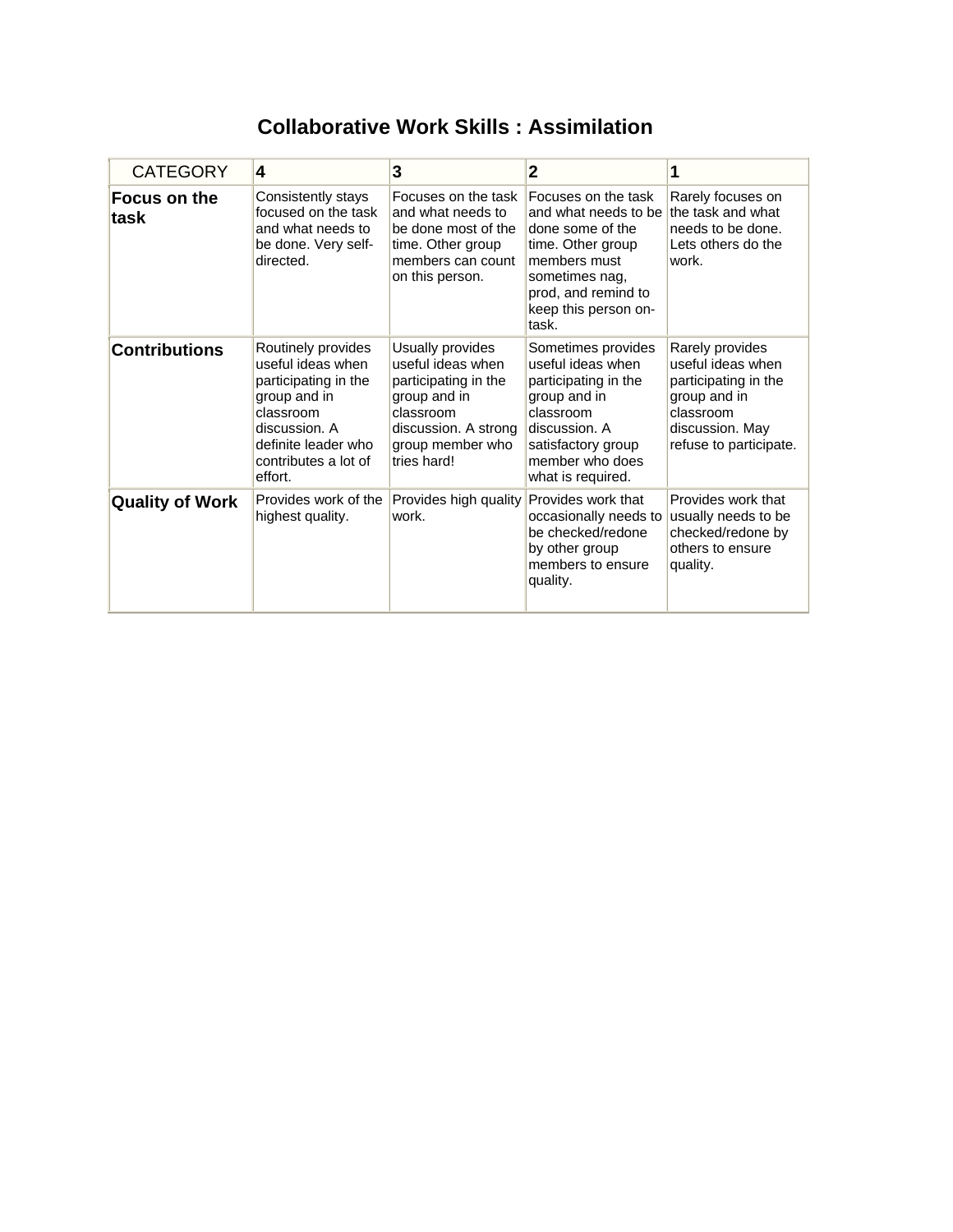# **Collaborative Work Skills : Salad Bowl**

| <b>CATEGORY</b>        | $\overline{\mathbf{4}}$                                                                                                                                                 | 3                                                                                                                                                     | $\mathbf{2}$                                                                                                                                                                   | 1                                                                                                                                      |
|------------------------|-------------------------------------------------------------------------------------------------------------------------------------------------------------------------|-------------------------------------------------------------------------------------------------------------------------------------------------------|--------------------------------------------------------------------------------------------------------------------------------------------------------------------------------|----------------------------------------------------------------------------------------------------------------------------------------|
| Focus on the<br>task   | Consistently stays<br>focused on the task<br>and what needs to<br>be done. Very self-<br>directed.                                                                      | Focuses on the task<br>and what needs to<br>be done most of the<br>time. Other group<br>members can count<br>on this person.                          | Focuses on the task<br>and what needs to be<br>done some of the<br>time. Other group<br>members must<br>sometimes nag,<br>prod, and remind to<br>keep this person on-<br>task. | Rarely focuses on<br>the task and what<br>needs to be done.<br>Lets others do the<br>work.                                             |
| <b>Contributions</b>   | Routinely provides<br>useful ideas when<br>participating in the<br>group and in<br>classroom<br>discussion. A<br>definite leader who<br>contributes a lot of<br>effort. | Usually provides<br>useful ideas when<br>participating in the<br>group and in<br>classroom<br>discussion. A strong<br>group member who<br>tries hard! | Sometimes provides<br>useful ideas when<br>participating in the<br>group and in<br>classroom<br>discussion. A<br>satisfactory group<br>member who does<br>what is required.    | Rarely provides<br>useful ideas when<br>participating in the<br>group and in<br>classroom<br>discussion. May<br>refuse to participate. |
| <b>Quality of Work</b> | Provides work of the<br>highest quality.                                                                                                                                | Provides high quality<br>work.                                                                                                                        | Provides work that<br>occasionally needs to<br>be checked/redone<br>by other group<br>members to ensure<br>quality.                                                            | Provides work that<br>usually needs to be<br>checked/redone by<br>others to ensure<br>quality.                                         |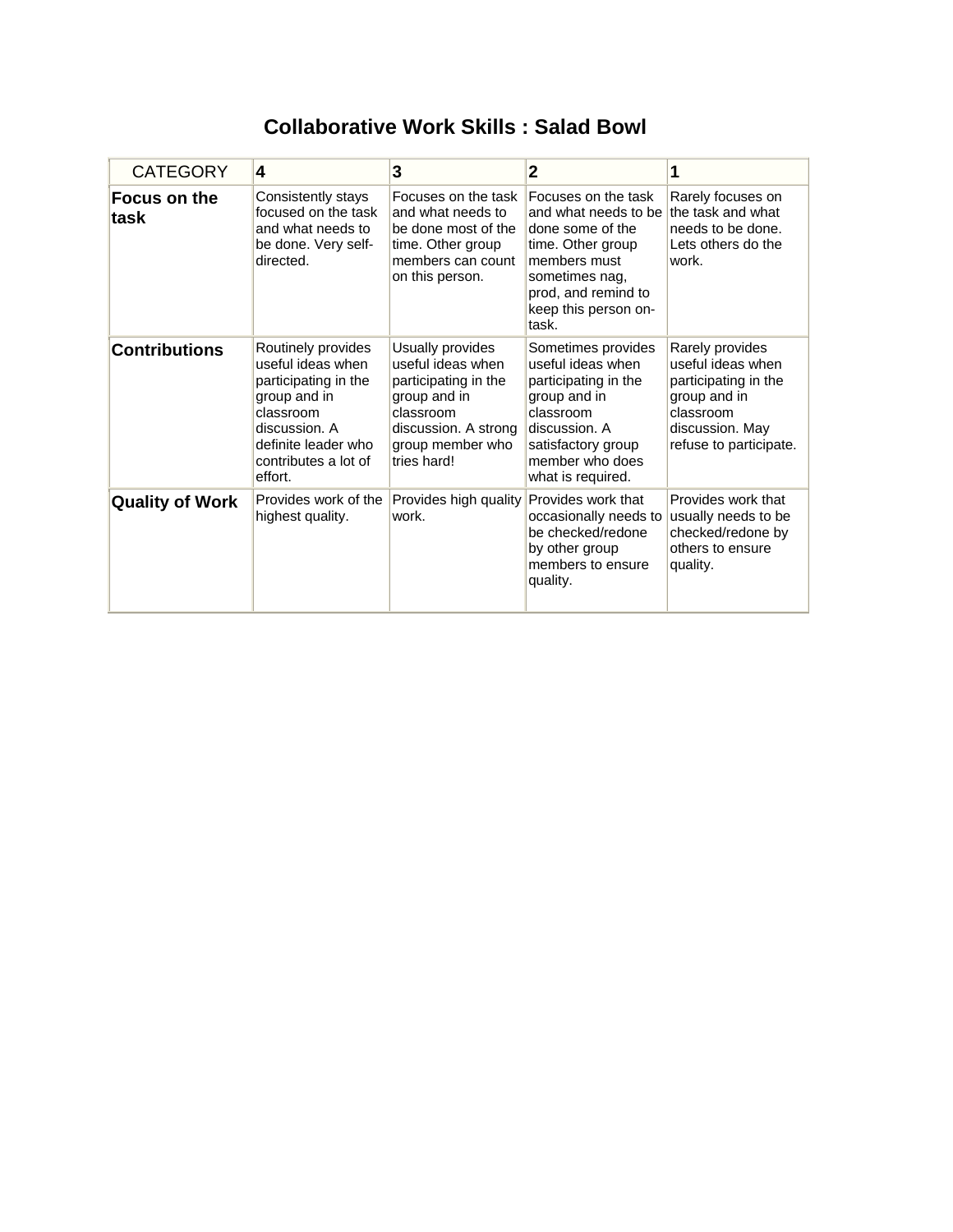# **Oral Presentation Rubric : An Immigration Story**

| <b>CATEGORY</b>                   | 4                                                                                                                                                | 3                                                                                                                | $\mathbf{2}$                                                                                    | 1                                                                         |
|-----------------------------------|--------------------------------------------------------------------------------------------------------------------------------------------------|------------------------------------------------------------------------------------------------------------------|-------------------------------------------------------------------------------------------------|---------------------------------------------------------------------------|
| <b>Preparedness</b>               | Student is<br>completely prepared<br>and has obviously<br>rehearsed.                                                                             | Student seems<br>pretty prepared but<br>might have needed a<br>couple more<br>rehearsals.                        | The student is<br>somewhat prepared,<br>but it is clear that<br>rehearsal was<br>lacking.       | Student does not<br>seem at all prepared<br>to present.                   |
| <b>Posture and Eye</b><br>Contact | Stands up straight,<br>looks relaxed and<br>confident.<br>Establishes eye<br>contact with<br>everyone in the room<br>during the<br>presentation. | Stands up straight<br>and establishes eye<br>contact with<br>everyone in the room<br>during the<br>presentation. | Sometimes stands<br>up straight and<br>establishes eve<br>contact.                              | Slouches and/or<br>does not look at<br>people during the<br>presentation. |
| <b>Content</b>                    | Shows a full<br>understanding of the<br>topic.                                                                                                   | Shows a good<br>understanding of the<br>topic.                                                                   | Shows a good<br>understanding of<br>parts of the topic.                                         | Does not seem to<br>understand the topic<br>very well.                    |
| Volume                            | Volume is loud<br>enough to be heard<br>by all audience<br>members throughout<br>the presentation.                                               | Volume is loud<br>enough to be heard<br>by all audience<br>members at least<br>90% of the time.                  | Volume is loud<br>enough to be heard<br>by all audience<br>members at least<br>80% of the time. | Volume often too<br>soft to be heard by<br>all audience<br>members.       |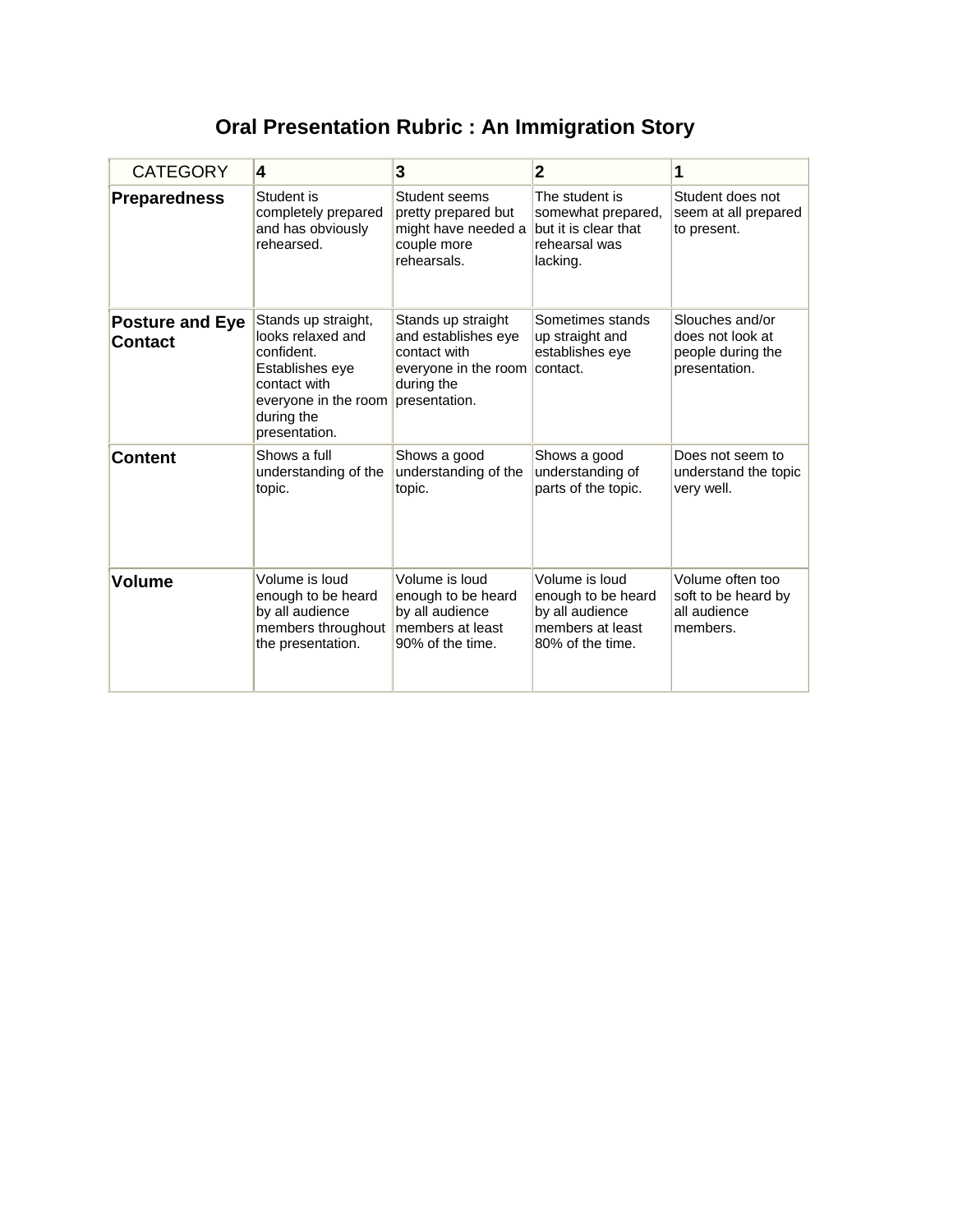# **Interview : An Immigration Story**

| <b>CATEGORY</b>                           | 4                                                                                                                                                                                            | 3                                                                                                                                                                                          | $\overline{2}$                                                                                                                                                                 | 1                                                                                            |
|-------------------------------------------|----------------------------------------------------------------------------------------------------------------------------------------------------------------------------------------------|--------------------------------------------------------------------------------------------------------------------------------------------------------------------------------------------|--------------------------------------------------------------------------------------------------------------------------------------------------------------------------------|----------------------------------------------------------------------------------------------|
| <b>Setting Up the</b><br><b>Interview</b> | The student<br>introduced himself,<br>explained why he<br>wanted to interview<br>the person, and<br>asked permission to<br>set up a time for an<br>interview.                                | The student<br>introduced himself<br>and asked<br>permission to set up<br>a time for the<br>interview, but<br>needed a reminder<br>to explain why he<br>wanted to do the<br>interview.     | The student asked<br>permission to set up<br>a time for the<br>interview, but<br>needed reminders to<br>introduce him and to<br>tell why he wanted to<br>interview the person. | The student needed<br>assistance in all<br>aspects of setting up<br>the interview.           |
| <b>Preparation</b>                        | Before the interview,<br>the student prepared<br>several in-depth<br><b>AND</b> factual<br>questions to ask.                                                                                 | Before the interview,<br>the student prepared<br>a couple of in-depth<br>questions and<br>several factual<br>questions to ask.                                                             | Before the interview,<br>the student prepared<br>several factual<br>questions to ask.                                                                                          | The student did not<br>prepare any<br>questions before the<br>interview.                     |
| Knowledge<br><b>Gained</b>                | Student can<br>accurately answer<br>several questions<br>about the person<br>who was interviewed<br>and can tell how this<br>interview relates to<br>the material being<br>studied in class. | Student can<br>accurately answer a<br>few questions about<br>the person who was<br>interviewed and can<br>tell how this<br>interview relates to<br>the material being<br>studied in class. | Student can<br>accurately answer a<br>few questions about<br>the person who was<br>interviewed.                                                                                | Student cannot<br>accurately answer<br>questions about the<br>person who was<br>interviewed. |
| <b>Grammar</b> and<br><b>Punctuation</b>  | The student will use<br>proper grammar and<br>punctuation.                                                                                                                                   | The student has a<br>few errors in<br>grammar and<br>punctuation,                                                                                                                          | The student has<br>many errors in<br>grammar and<br>punctuation.                                                                                                               | The student shows<br>little effort in regards<br>to grammar and<br>punctuation.              |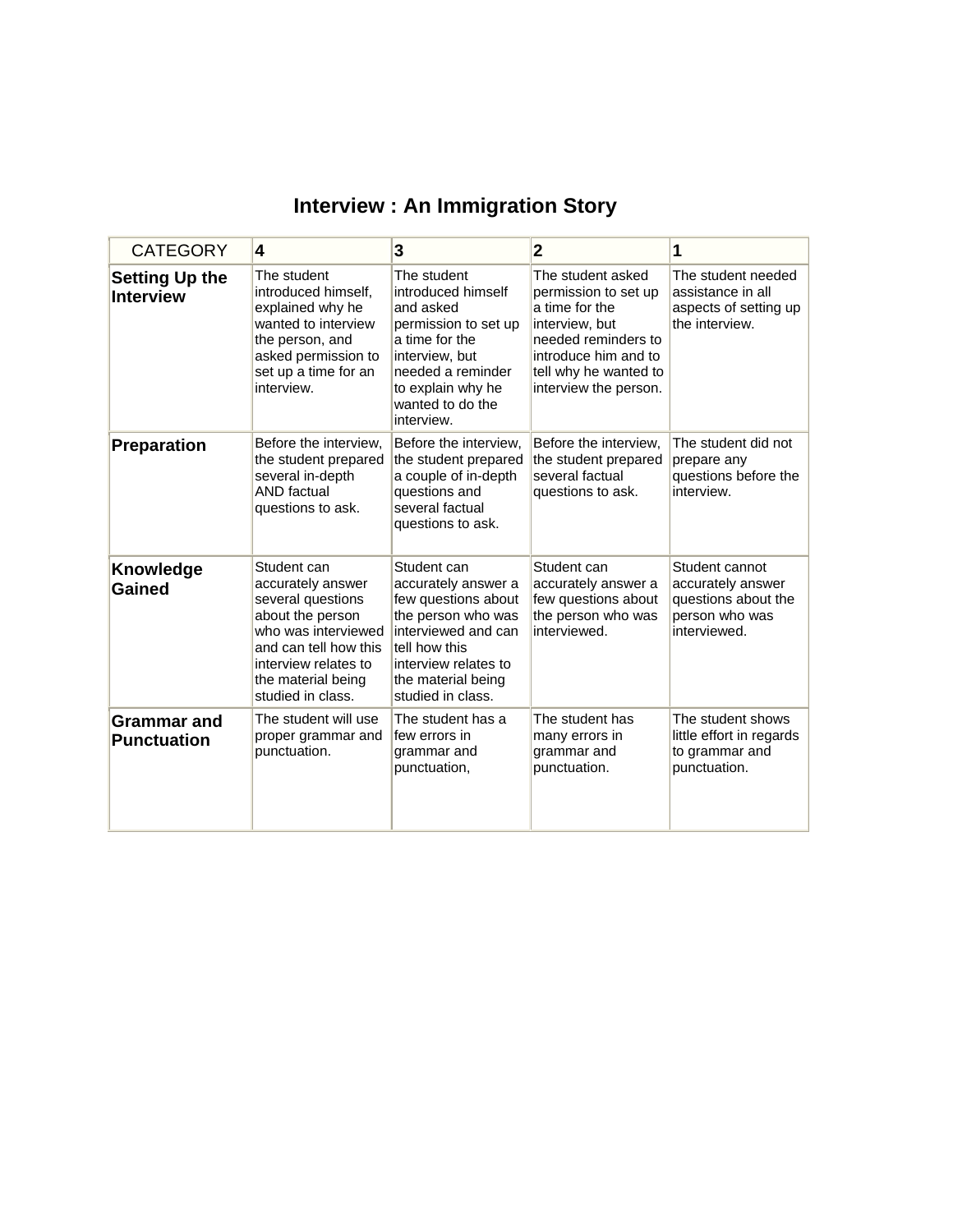# **Books**

**(To accom mpany any of f the lessons)**



I Love Saturdays y Domingos by Alma Flor Ada



My name is Maria Isabel by Alma Flor Ada



Centerfield Ballhawk by Matt Christopher